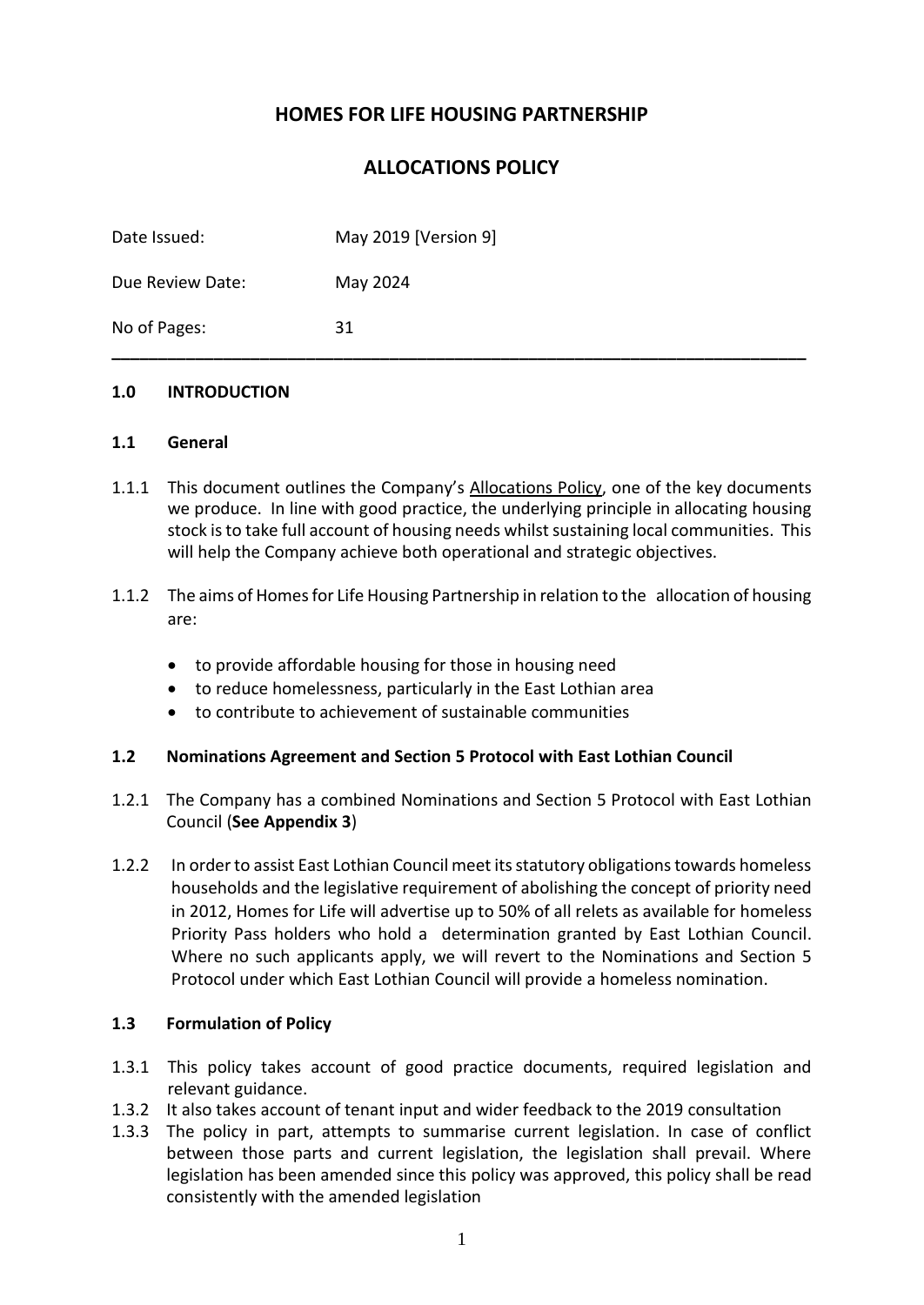## **1.4 Equality and Diversity**

- 1.4.1 The Company aims to be an equal opportunities organisation. To this end we have a separate Equality and Diversity policy.
- 1.4.2 This means that the Company will seek to ensure that all applicants have an equal right of access through implementation of this policy, and that:
	- It will not directly or indirectly discriminate against any applicant, on the grounds of ethnic origin, sex, religion, marital status, gender, disability, sexuality or political belief as detailed within the Equal Opportunities Policy
	- In the provision of housing services, it will seek to ensure equality of opportunity and treatment.
	- The records of the racial origin, gender and disability of each applicant will be monitored to help measure and fulfil the commitment to equal opportunities

## **2.0 Reasonable Preference**

The **Housing (Scotland) Act 2014** amends section 20 of the 1987 Act and tells us that certain sections of our community are to be given reasonable preference when allocating houses. Reasonable preference simply means the priority given to these applicants for housing.

These groups are:

(a) homeless persons and persons threatened with homelessness and who have unmet housing needs;

(b) people who are living under unsatisfactory housing conditions and who have unmet housing needs; and

(c) tenants of houses which are held by a social landlord, which the social landlord selecting its tenants considers to be under-occupied.

### **2.1 Unmet Housing Need**

The first two reasonable preference groups, (a) and (b) above, are subject to the qualification that the applicant should also have unmet housing needs. The 2014 Act states that people have unmet housing needs 'where the social landlord considers them to have housing needs which are not capable of being met by housing options available'. Being able to meet their own housing needs could be described as being able to secure suitable accommodation which meets their needs from existing housing options.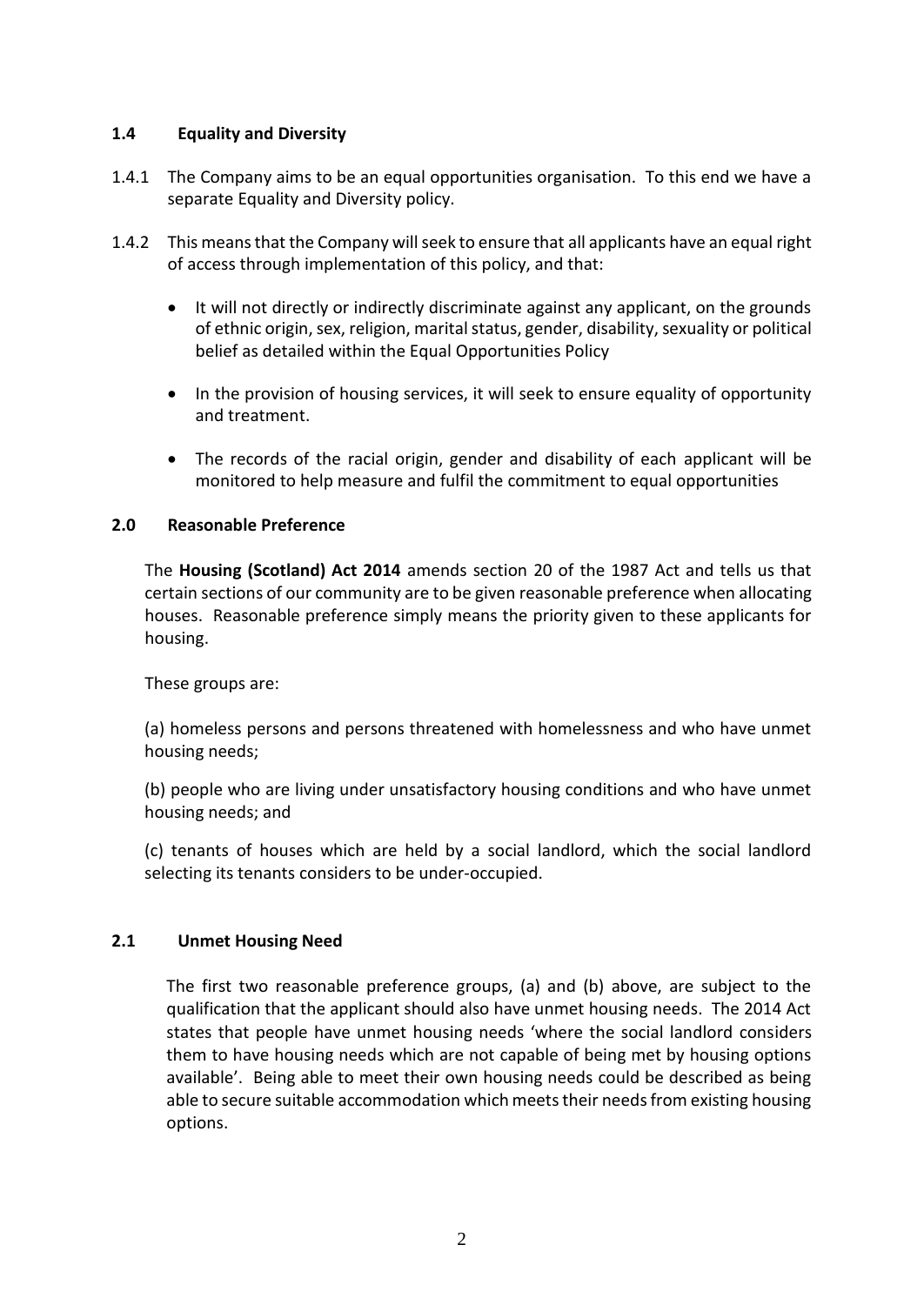Homes for Life is not required to give reasonable preference to those who are homeless or threatened with homelessness or who are living in unsatisfactory housing conditions if their housing needs can be met in another way.

## **3.0 THE HOUSING LISTS**

3.1 Anyone who is 16 years or older has the right to apply for housing and to be admitted to any Registered Social Landlord's Housing List. Traditionally Registered Social Landlords have each maintained separate lists and applicants have needed to register separately with a number of different RSLs who are active in their area of choice, some of whom may have very limited turnover of existing stock or very limited future development programmes. This can be inefficient, ineffective and inconvenient for both applicants and Registered Social Landlords. The Company is committed to working with East Lothian Council and other Registered Social Landlords active in East Lothian, to simplify and improve access routes into housing. In order to ensure its vacant properties are made as widely available as possible, the Company has chosen to jointly operate, with Castle Rock Edinvar Housing Association, a choice based lettings system of Allocations and a shared housing list. The system is called HomeHunt® **(See Appendix 1, How HomeHunt works)**

## **Admission to Housing Lists**

- 3.2 Applicants will have to be clear on the difference between the right to be admitted to Housing Lists and the right to be allocated a house. The Company's turnover is historically very low and, therefore, the expectation is that it will be able to provide offers for only a small minority of applicants interested in housing in East Lothian. Consequently, no guarantee can be given that any applicant will be made an offer of housing.
- 3.3 Applicants should register for Homehunt on<https://www.homehunt.info/>selecting our partner Castle Rock Edinvar Housing Association as lead landlord. Once registered applicants should apply to individual landlords for Priority Passes. (See **Appendix 1 How HomeHunt Works** for Castle Rock Edinvar's Priority Pass definitions)

### **Advertising**

3.4 Our properties are advertised on the following website [www.homehunt.info.](http://www.homehunt.info/) The closing date for all adverts is each Thursday at 11am.

### 3.5 **Selection**:

Once the closing date has been reached, all notes of interest will be logged and shortlists produced. We will use the following criteria:

- The applicant who would make best use of the property e.g. use any adaptations or maximise use of available bedspaces as per Homes for Life's own Occupancy Level criteria as outlined at **Appendix 2.**
- The applicants with the highest level of applicable priority pass.
- If more than one person meets the above criteria, the offer will go to the person who was awarded their priority pass first. If there is more than one person applying and there are no priority passes used, the offer will go to the person who registered with HomeHunt first.
- We will only contact shortlisted applicants.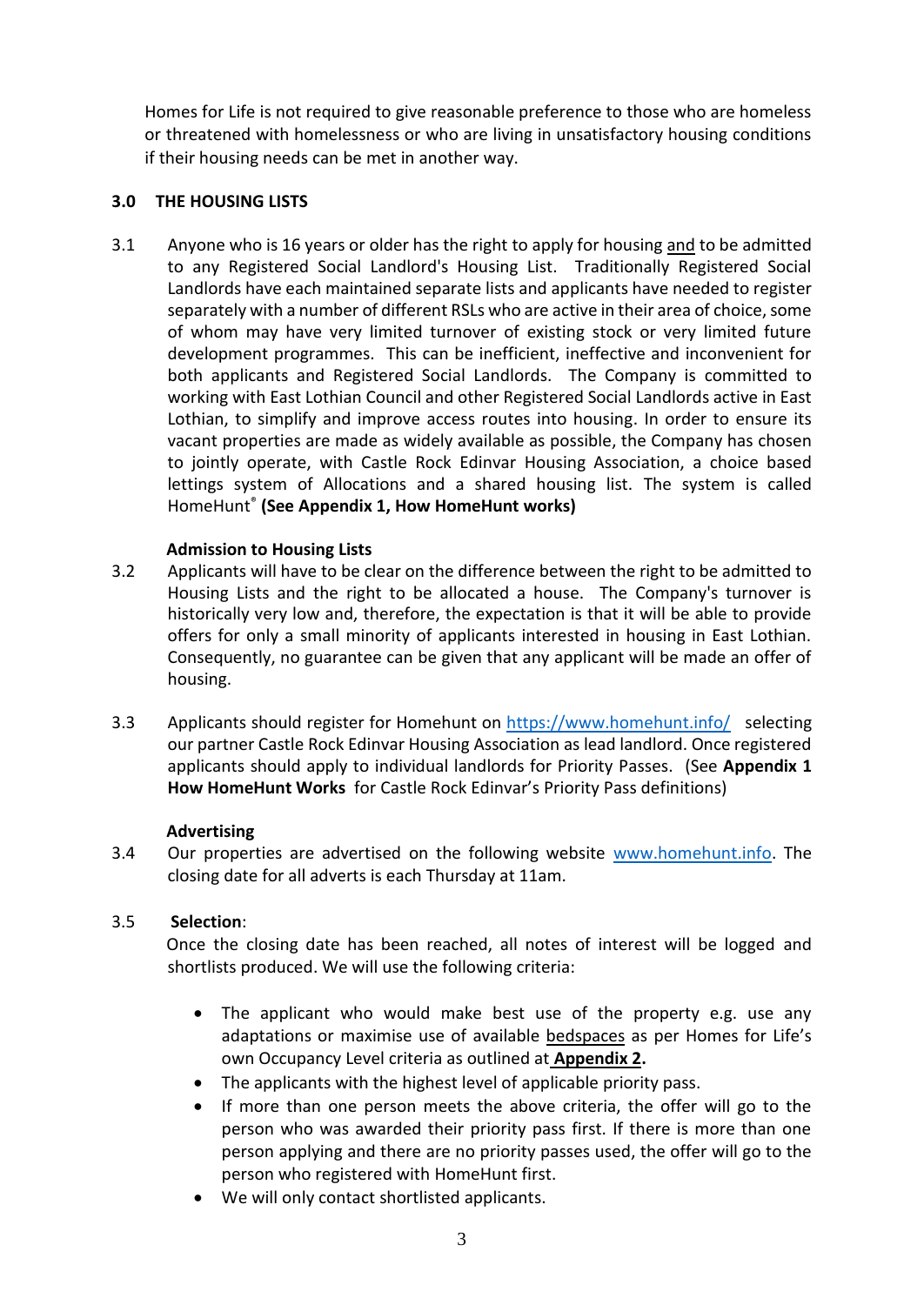- Where an applicant is shortlisted and being considered for a property, they will be bypassed for consideration for any other offer of accommodation.
- 3.6 There may be circumstances where properties need to be withdrawn after they have been advertised. This could be as a result of damage to the property or where a tenant has decided not to move.

### 3.6 **Home Visit**

We will complete an allocation interview to gather and confirm information provided on the HomeHunt or Nomination form. During this interview we will discuss the applicant's housing requirements, previous tenancy details and carry out financial and risk assessments. The information received along with previous tenancy references (if applicable) will be used to decide if we can proceed with the application.

Current and/or former landlord(s) may be contacted to confirm factual information about the applicant to ensure no breaches of their tenancy agreement. Permission from the applicant will always be obtained before a landlord is contacted. This permission is given when the applicant completes the application or registration form. We will seek tenancy references for the past five years housing history. Where we do request a reference, any offer of housing will be subject to a satisfactory report being received.

## 3.7. **Bypass**

There may be circumstances where we have to bypass applications for housing. We are unlikely to offer accommodation if applicants:

- Require more assistance or support than we (or associated agencies) are able to provide. The requirements of the Equality Act 2010 will be taken into account when this assessment is made and advice and guidance about suitable housing will be given. Any decision will be approved by a senior member of staff.
- Require support but there is no support package in place to allow them to cope with a tenancy.
- Are a former Homes for Life tenant who has been evicted by us, or is a member of the former tenant's household whose actions or behaviour contributed to the decision to evict. (If the eviction was for rent arrears and an arrangement to repay the arrears has been maintained for a minimum of three months and is continuing, the applicant may be considered for housing);
- There is clear evidence from an official source that the applicant is or has been guilty of serious anti-social behaviour and it is likely that housing the applicant will cause annoyance, harm or risk to our tenants, staff or others living around or about;
- Have rent arrears or other tenancy related debts and there is no arrangement to pay or an arrangement has not been kept for a minimum of 3 months.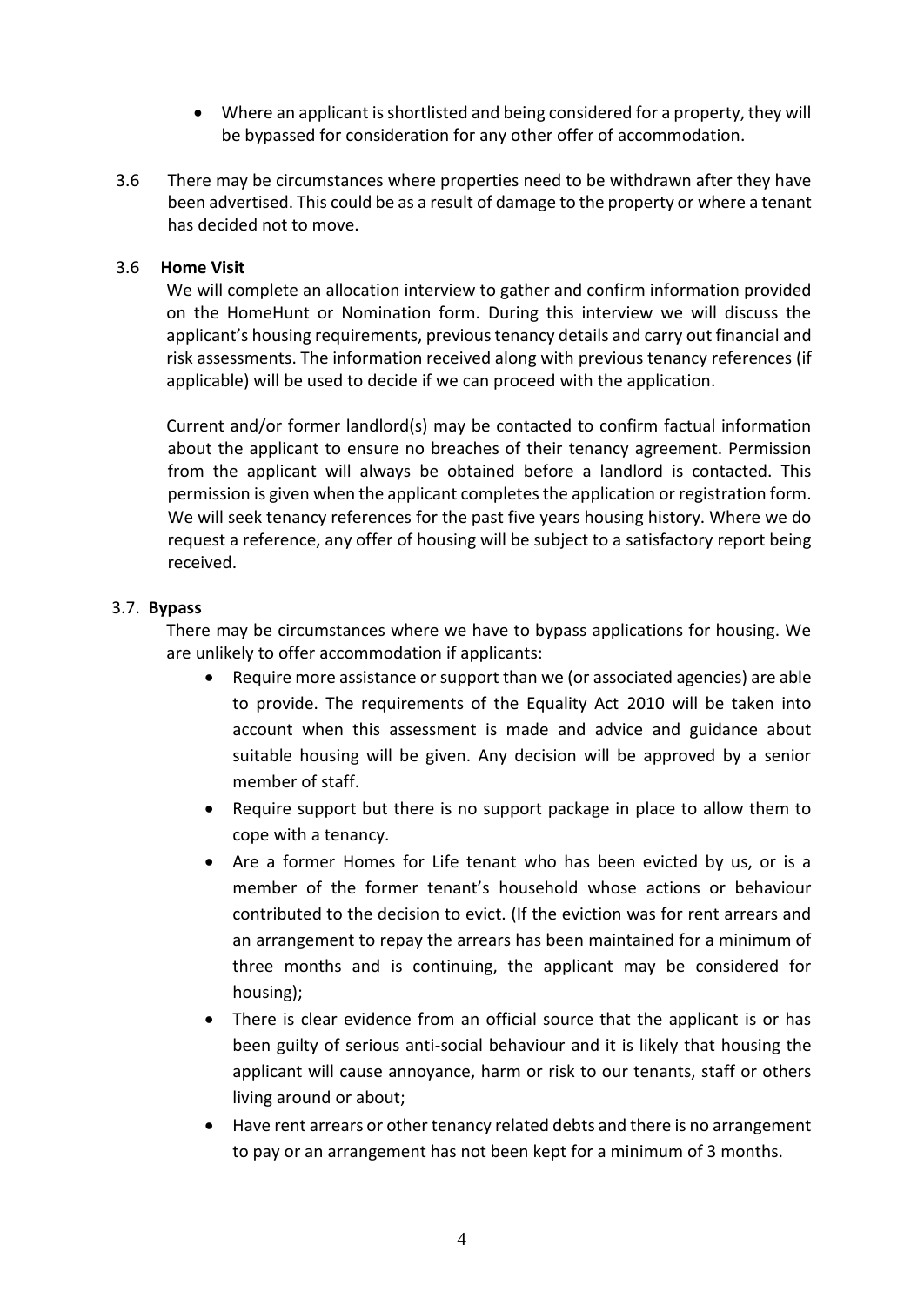- Are existing tenants and have rent arrears. To be considered for housing, the arrears must be less than 1 month's rent and a repayment arrangement must be in place for at least 3 months and continue to be paid.
- Knowingly give false information or if information is deliberately withheld.
- Receive an unsatisfactory landlord reference for a previous tenancy.
- Where applicants have been shortlisted for more than one property or are on offer for a property with another landlord or one of our existing voids

Each application will be considered on its merits. The bypassing of an applicant will be authorised by a senior member of staff.

## 3.8 **Offers**

Applicants will be invited to view a property. An offer of housing will always be made in writing and the applicant has 24 hours to accept or refuse the offer. If the applicant does not respond it will be treated as a refusal and updated as such on our systems. Where an applicant has a homeless priority, the relevant Council may remove this priority if they refuse a property.

## 3.9 **Accepting an Offer**

If the offer is accepted the applicant will be expected to sign up and start their tenancy within 3 working days of the property being ready to let. If an extension is required this will be considered at Homes for Life's discretion.

### 3.10 **Matters to disregard when selecting tenants**

We must disregard certain matters when we select tenants, these matters are as follows:

- the length of time that applicants have resided in our area;
- any debt related to a tenancy not owed by the applicant, as tenant or former tenant, or any housing debt since paid back;
- any outstanding liability of the applicant not attributable to the tenancy of a house, for example, council tax arrears. And this applies also to anyone else that it is proposed will reside with the applicant;
- the age of applicants unless (a) housing has been designed or substantially adapted for persons of a particular age or (b) the housing is for persons who are – or will be – in receipt of housing support services for a particular age group; and
- the income of applicants, including income of other household members.
- 3.11 The law permits us to take property ownership into account in assessing whether applicants have unmet housing needs- as defined at section 2.1 above. However, we **cannot** take home ownership in to account
	- Where the owner cannot secure entry to the property
	- Where it is probable that occupation will lead to abuse
	- Where occupation of the property may endanger the health of the occupants and no reasonable steps can be taken by the applicant to prevent that danger

In such circumstances we may consider granting a Short Scottish Secure Tenancy Agreement if we assess the need as temporary. See section 6.2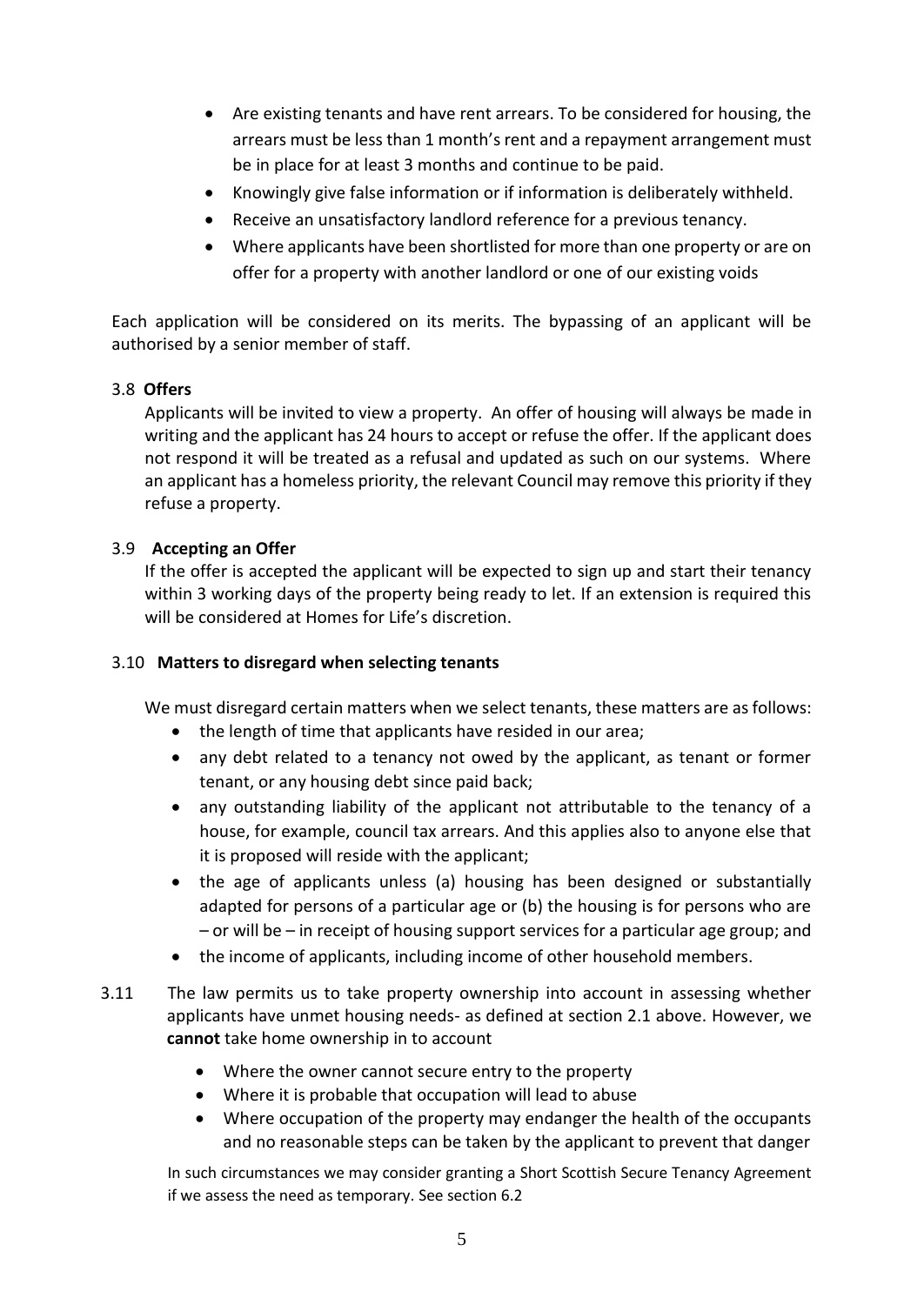- 3.12 Applications confirm whether applicants currently own or have recently owned residential property. Ownership does not prevent application, registration of interest, or shortlisting for our vacancies. However, prior to any offer, applicants who have confirmed ownership will need to demonstrate that their needs could not be met through other housing options available to them through that ownership. Offers of permanent housing will only be made where we are satisfied that such applicants have unmet housing needs. We may consider offers of temporary housing to assist in realising other housing options- see section 6.2
	- 3.12 When letting houses, we must also take no account of whether or not an applicant resides in our area if she/he:
		- is employed, or has been offered employment in our area;
		- wants to move into our area to look for employment and we are satisfied that this is their purpose;
		- wants to move into our area to be close to a relative or carer;
		- has special social or medical reasons for being re-housed in our area; and
		- wants to live in our area to avoid harassment or runs the risk of domestic abuse and wishes to move into the area.
	- 3.13 In law, there are specific conditions that we cannot impose, namely that:
		- applications must be active for a minimum period before considering applicants for housing (except in terms of our suspension policy);
		- a judicial separation or divorce should be obtained, or a dissolution of a civil partnership or a decree of separation of civil partners be obtained; or
		- applicants should no longer be living with, or in the same house, as someone else before they can be considered for housing.
	- 3.14 When letting houses, we must also disregard any arrears of rent or other tenancy related debt which is less than one twelfth of the annual amount payable. For example, any rent arrears of less than one month will not stop an offer of housing being made. If an applicant is re-housed who owes us rent, we make appropriate repayment arrangements before the offer is made. This procedure is incorporated into our Debt recover policy.

If rent arrears are more than one month's rent, this will not stop an offer of housing being made if applicants:

- has agreed arrangements with the landlord for paying the outstanding liability **and**
- has made payments in line with that arrangement for at least three months; **and**
- is continuing to make such payments.to repay the debt;

### **4.0 INTERNAL TRANSFERS**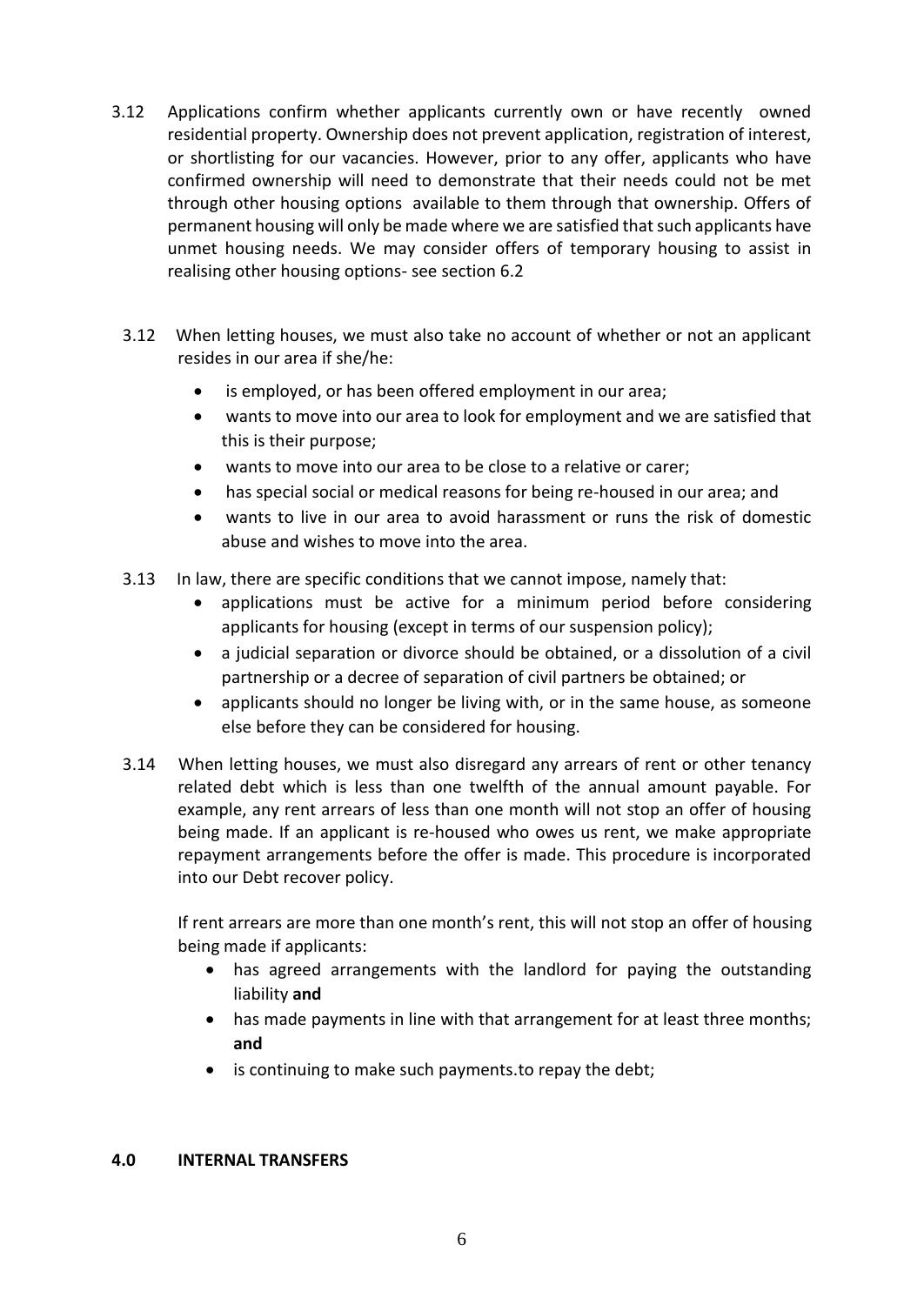- 4.1 Internal transfers occur where a current tenant moves to another one of the Company's properties. As with **HomeHunt** lets, allocations will be made principally on the basis best use of property, housing need and then date order of application. All applicants for an internal transfer will therefore be required to complete a transfer application form.
- 4.2 All current tenants will have the right to apply and be admitted to the Internal Transfer List. However, given the low turnover of stock, it is not possible to guarantee that any offers will be made, applicants will be made aware of this and asked to register with HomeHunt and register on the joint Mutual Exchange list.
- 4.3 Transfer applicants should also note that those with significant arrears may be suspended from the list, unless a repayment arrangement has been in place (and maintained) for at least three months.
- 4.4 Transfer applicants will have a pre-inspection of their property carried out before any offer of property is made and will be advised of any work to be completed by them to bring the condition of the property up to a satisfactory standard, acceptable to the Company. If the applicant is required to complete any work to fulfil their obligations as detailed in their Scottish Secure Tenancy Agreement, then their application will be placed on hold until this work has been completed and the Company notified.
- 4.5 Any rechargeable repairs including rental loss and associated administration costs arising from a transfer (for example where a decoration allowance needs to be offered to an incoming tenant or should the garden require maintenance) will be charged to the transferring tenant.
- 4.6 The Transfer list is reviewed annually. Tenants are required to confirm their current household circumstances and whether they wish to remain on the list for consideration of a transfer. Tenants who do not respond timeously to these reviews will be removed from the list.

### **5.0 MUTUAL EXCHANGE POLICY**

- 5.1 The Company supports the principle of mutual exchanges. Homes for Life tenants may arrange Mutual Exchanges:
	- With other Homes for Life tenants
	- With other registered social landlords in the United Kingdom
- 5.2 We share a mutual exchange list with local landlords including East Lothian Council and East Lothian HA called **East Lothian X-Changes**. The list is hosted on ELHA's website and you can search for a property here: <https://www.elha.com/mutex/search>
- 5.3 Generally a tenant will be expected to have held their tenancy with Homes for Life for a period of 12 months before requesting to effect a mutual exchange.
- 5.4 Conditions of the Company's Mutual Exchange Policy are as follows: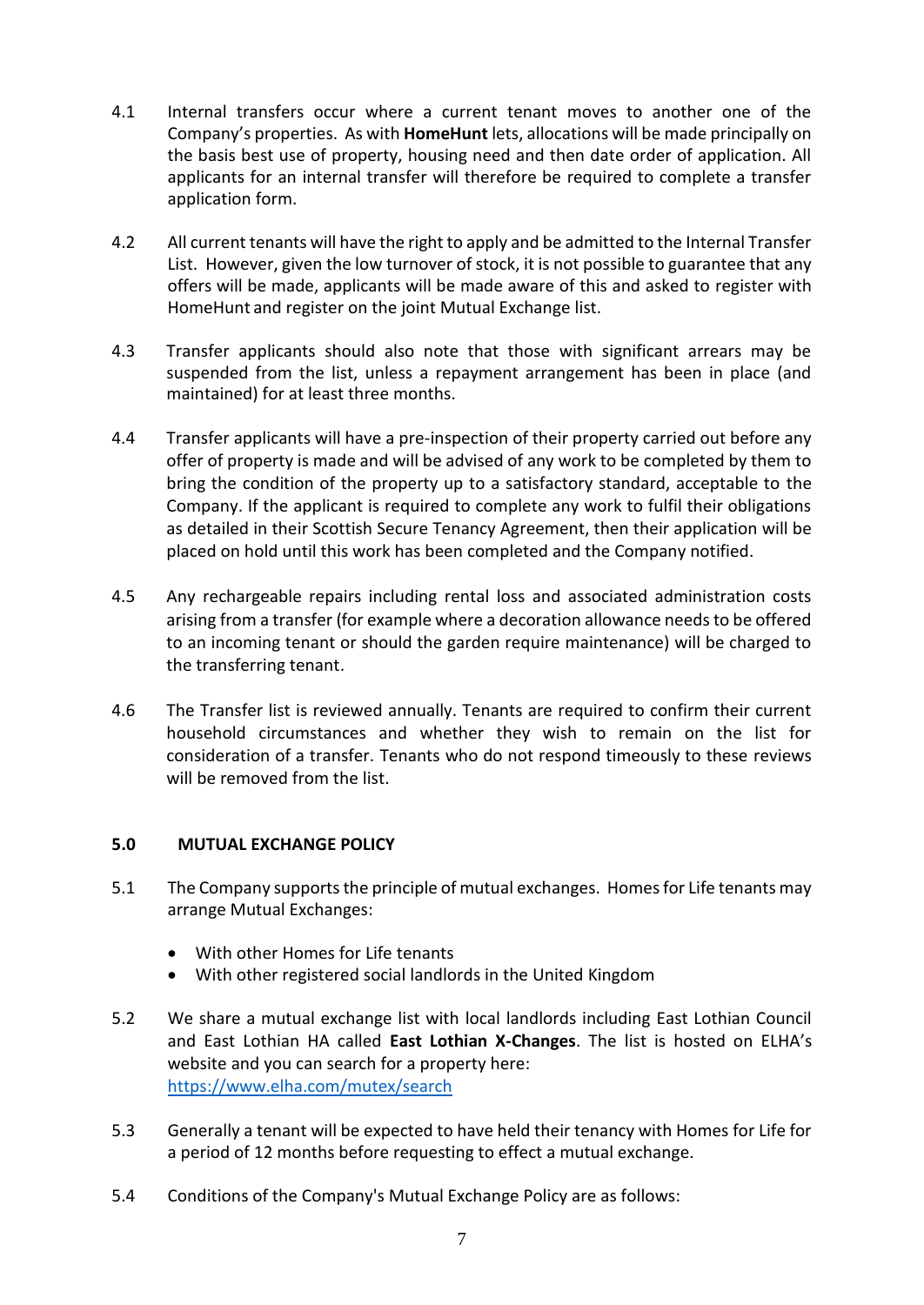- A tenant wishing to exchange houses with another tenant must first obtain the Company's written consent to the exchange. This will not be unreasonably withheld. The person with whom they wish to exchange with must also obtain permission from his/her landlord who may have certain conditions regarding Mutual Exchanges.
- Exchanges will not normally be permitted where either landlord is taking legal action for recovery of possession.
- The Company will not normally approve a Mutual Exchange if that house has been designed or adapted for occupation by a person whose special needs require accommodation of the kind provided by the house and, if the exchange took place, there would no longer be a person with such special needs occupying the house.
- The Company will not normally approve a Mutual Exchange if the property would become overcrowded; or under occupied by more than one apartment.
- Both tenants wishing to exchange will be visited by the Company's Housing Officer. Any repairs required to bring the properties up to a reasonable standard must be remedied to the Company's satisfaction before permission to exchange will be granted.
- The Company will not carry out any redecoration for the incoming tenant or repairs that are a tenant's responsibility.
- If the exchange is approved the incoming tenant must occupy the property within a reasonable period. Failure to take up residence within one month will result in ending the tenancy of that property.
- In the event of any of the parties giving false or misleading information or deliberately withholding relevant information, the Company will take action for recovery of possession or to reverse the exchange through the courts.
- 5.5 These are the Statutory Grounds for carrying out a Mutual Exchange, however legislation also states it is quite appropriate for landlords to refuse an exchange on other grounds if these are reasonable, and that landlords may use their discretion to allow an exchange even where these statutory grounds exist.

## **6.0 THE TENANCY AGREEMENT**

6.1 The Housing (Scotland) Act 2014 introduced amendments to the Scottish Secure Tenancy (SST), and the majority of lets after  $1<sup>st</sup>$  May 2019 will be allocated using the new tenancy agreement.

### **Short Scottish Secure Tenancy Agreements**

- 6.2 In certain limited circumstances, however, the Company may decide to let on the basis of the new Short Scottish Secure Tenancy (short SST).
- 6.3 The circumstances in which a short SST we may be use in summary are: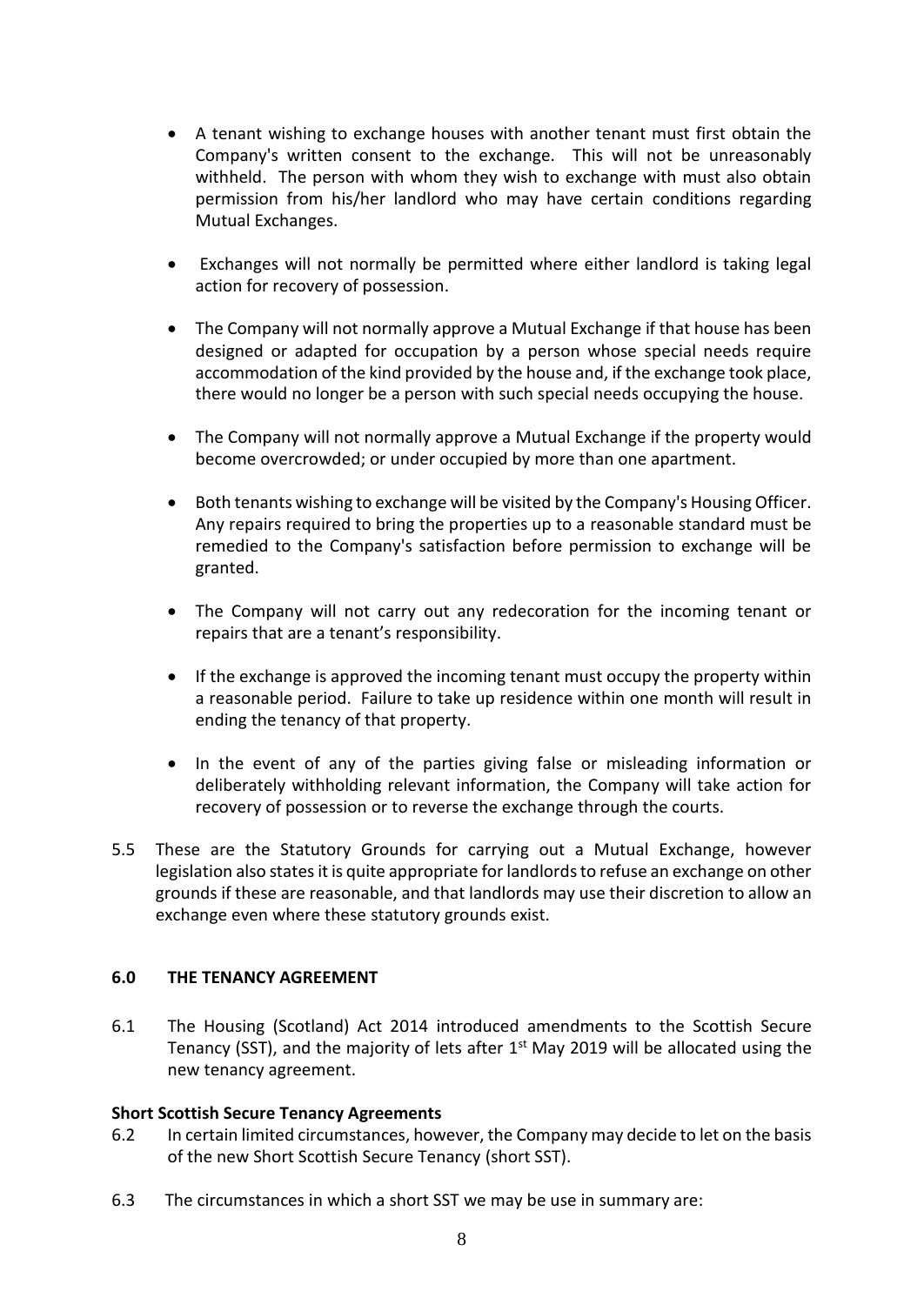- By conversion of an existing Scottish Secure tenancy (SST) to a short SST where there has been either serious anti-social behaviour or persistent low level breaches of the SST
- granting a short SST to new tenants, where the tenant, a household member or a visitor, has behaved antisocially within the last three years.
- If an owner occupier has the resources to rectify their problems, or in time will be able to retake possession of their home, Section 8 of the 2014 Act gives landlords the ability to grant a SSST, to allow their housing needs to be met by a temporary let
- 6.4 Granting a short SST on the new Anti-Social Behaviour ground can be based on the antisocial behaviour of not just the prospective tenant but also -
	- Any prospective joint tenant
	- Any visitor to a house currently occupied by the prospective tenant or by anyone who will be living with them
	- Anyone who might be living with the prospective tenant.
- 6.5 The type of Antisocial Behaviour, what evidence will be required and what other factors will be considered that would result in granting a short SST will be laid out in more detail in the Anti-Social Behaviour policy.

## **7.0 ALLOCATIONS OUTWITH THE ALLOCATIONS POLICY**

### **7.1 Local Lettings Plans**

We may designate certain areas or developments as requiring a local lettings plan. These are used to address specific issues such as:

- Anti-social behaviour
- Low demand
- High demand (e.g. to prioritise access for particular types of applicant ie in rural areas where local people struggle to get housing).
- Lack of essential workers or where skills are in short supply etc.

Each of these areas/developments will be let according to criteria determined by a local lettings plan which may be different from the criteria stated in the Allocations Policy. Each Local Lettings Plan will:

- run within relevant legislation
- be clear about why it is necessary to set it up and will show evidence/data to back up our decision
- have clear aims
- have effective monitoring to make sure the aims are being met
- be reviewed regularly

If we advertise a vacancy, where possible the advert will advise that a Local Lettings Plan is in place. We will advise the applicant and discuss it with them at the interview stage.

### **7.2 Sensitive Lets**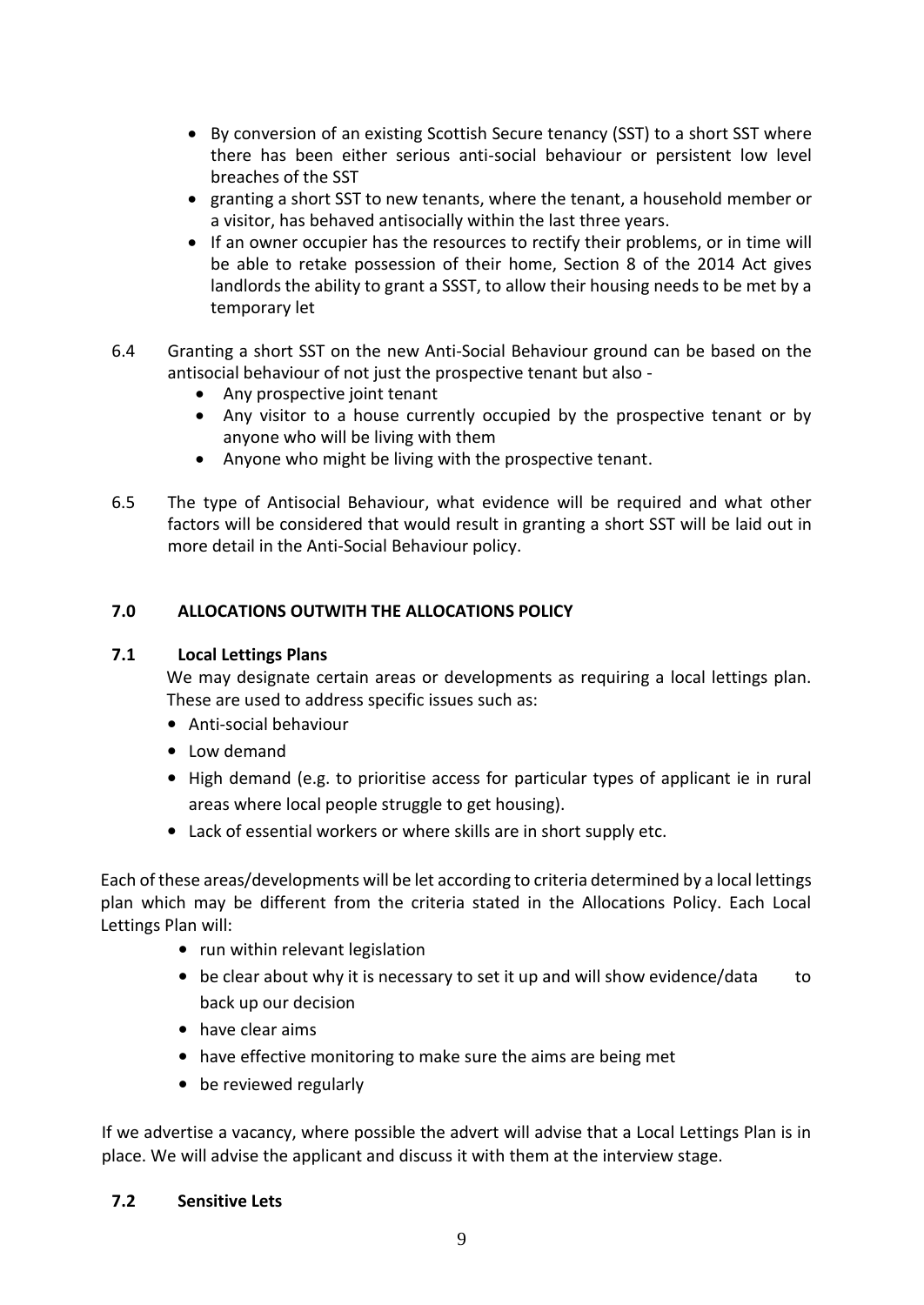Will be used on an ad hoc basis where there have been previous problems within a property/stair/development and will be approved by a senior member of staff. The purpose of sensitive lets is to try and make sure a tenancy is sustainable for the applicant and to prevent management issues resulting from an unsuitable match.

An explanation of why it is a sensitive let and what type of tenant should be considered must be recorded on our Allocations Register

# **7.3 No Demand**

Where we have advertised and there is no demand for a property or we have exhausted shortlists; we may have to let out-with our normal allocation process. Any interested applicants be will assessed and properties let to those in the highest need.

# **7.4 Support**

We have a commitment to working with specialist housing support agencies and have entered into leases or protocol agreements with agencies including East Lothian Council's Homeless Section and Social Work Department. The same properties may be re-allocated by the agency or the location of a property may change over time. These referrals operate outside our Allocation Policy

# **8.0 SUCCESSION, ASSIGNATION, SUB-LETTING AND LODGERS**

**From 1 November 2019 there will be new notification and residency requirements that have to be met for subletting, assignation and adding a joint tenant to a tenancy. In each case the house must have been the tenant's only or principal home for at least 12 months immediately before the date of the written request.**

## **8.1 Succession**

- 8.1.1 Succession to a Scottish Secure Tenancy occurs when a tenant dies and their tenancy is inherited by someone left in the household. The law is very clear on who is eligible to succeed a tenancy (the **qualified person**) and also specifies the order in which each category is given priority.
- 8.1.2 Where there is a joint tenancy, the tenancy automatically remains with the other joint tenant(s), provided the house was their only or principal home at the time of the tenant's death.
- 8.1.3 In all other circumstances, the order of succession is:
	- a) the tenancy may be inherited by the tenant's spouse or partner, providing that the house has been their only or principal home for 12 months at the time of the tenant's death
	- b) if (a) does not apply, then the tenancy may be inherited by a member of the tenant's family, providing that it was their only or principal home for 12 months at the time of the tenant's death
	- c) if neither (a) nor (b) applies, then the tenancy may be inherited by a carer, providing that the house was the carer's only or principal home at the time of the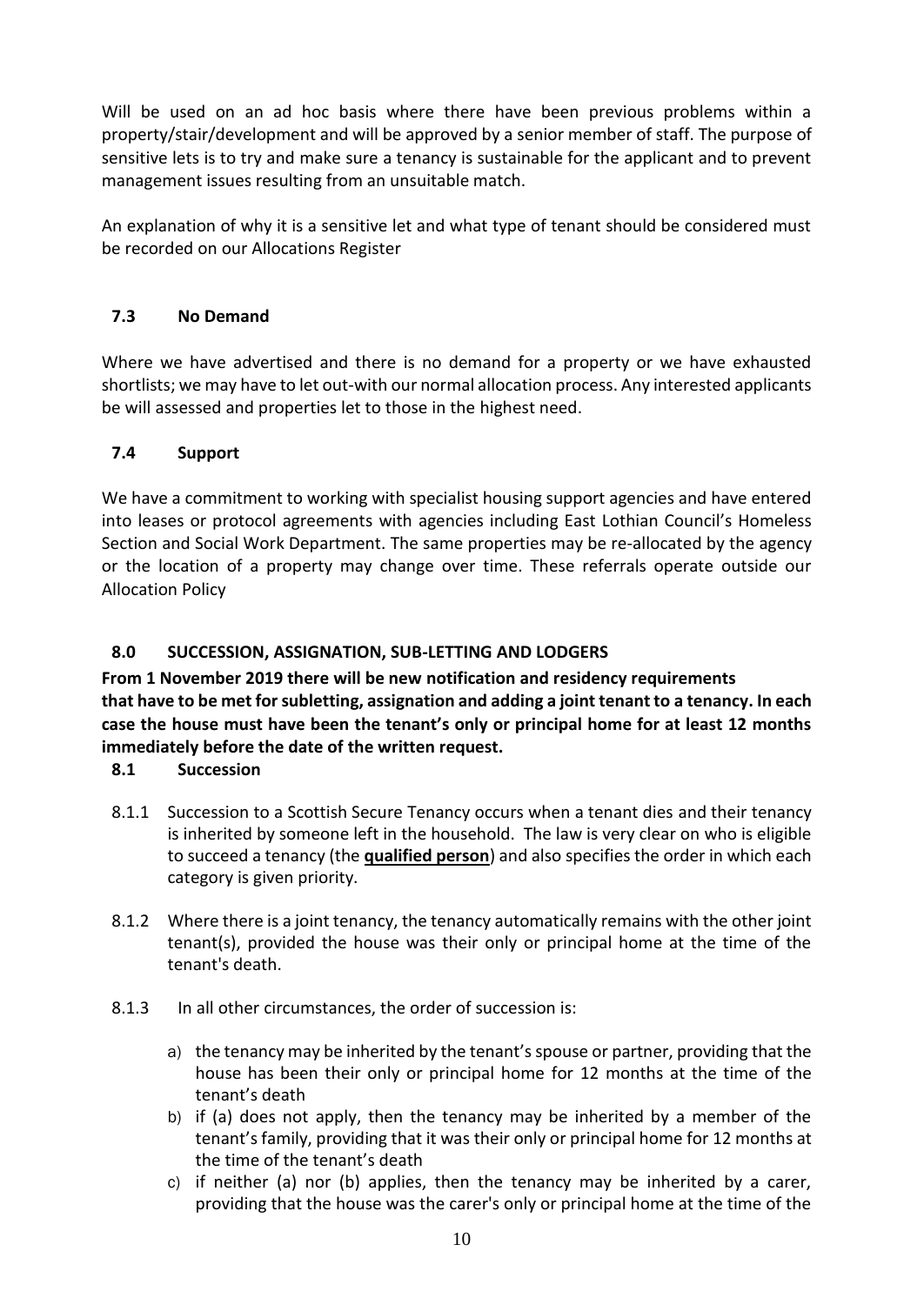tenant's death and that the carer had given up another only or principal home in order to move in with the tenant before his/her death

- 8.1.4 The type of tenancy given after succession is a full Scottish Secure Tenancy.
- 8.1.5 Where a house has been designed or substantially adapted for the use of someone with special needs, only spouses, partners, joint tenants or persons with similar special needs can succeed the tenancy. Others who would otherwise be eligible to succeed the tenancy will be offered alternative accommodation by the Company.
- 8.1.6 The tenancy may only be inherited twice under these provisions.

## **8.2 Assignation**

- 8.2.1 If the tenant wants to assign their tenancy (pass the tenancy to someone else), this needs our written consent as your landlord. Section 12(2) of the 2014 Act states:
	- the house must have been your only or principal home during the 12 months immediately before you apply for written permission to pass your tenancy to someone else (previously there was no qualifying period); and
	- the person you wish to pass your tenancy to must have lived at the property as their only or principal home for the 12 months before you apply; and
	- the 12 month period cannot begin unless we have been told in writing that the person is living in the property as their only or principal home. We must have been told that by you, a joint tenant, or the person you now wish to pass the tenancy to.
- 8.2.2 We can refuse permission to assign a tenancy if it is reasonable for us to do that.
- (a) notice for recovery has been served.
- (b) an order for recovery of possession of the house has been made against the tenant
- (c) it appears to the landlord that a payment other than—
	- (i) a rent which is in its opinion a reasonable rent, or
	- (ii) a deposit which in its opinion is reasonable, returnable at the termination of the assignation, subletting or other transaction and given as security for the subtenant's obligations for accounts for supplies of gas, electricity, telephone or other domestic supplies and for damage to the house or contents, has been or is to be received by the tenant in consideration of the assignation, subletting or other transaction,
- (d) consent would lead to overcrowding of the house in such circumstances as to render the occupier guilty of an offence under section 139 of the 1987 Act, or
- (e) the landlord proposes to carry out work on the house or on the building of which it forms part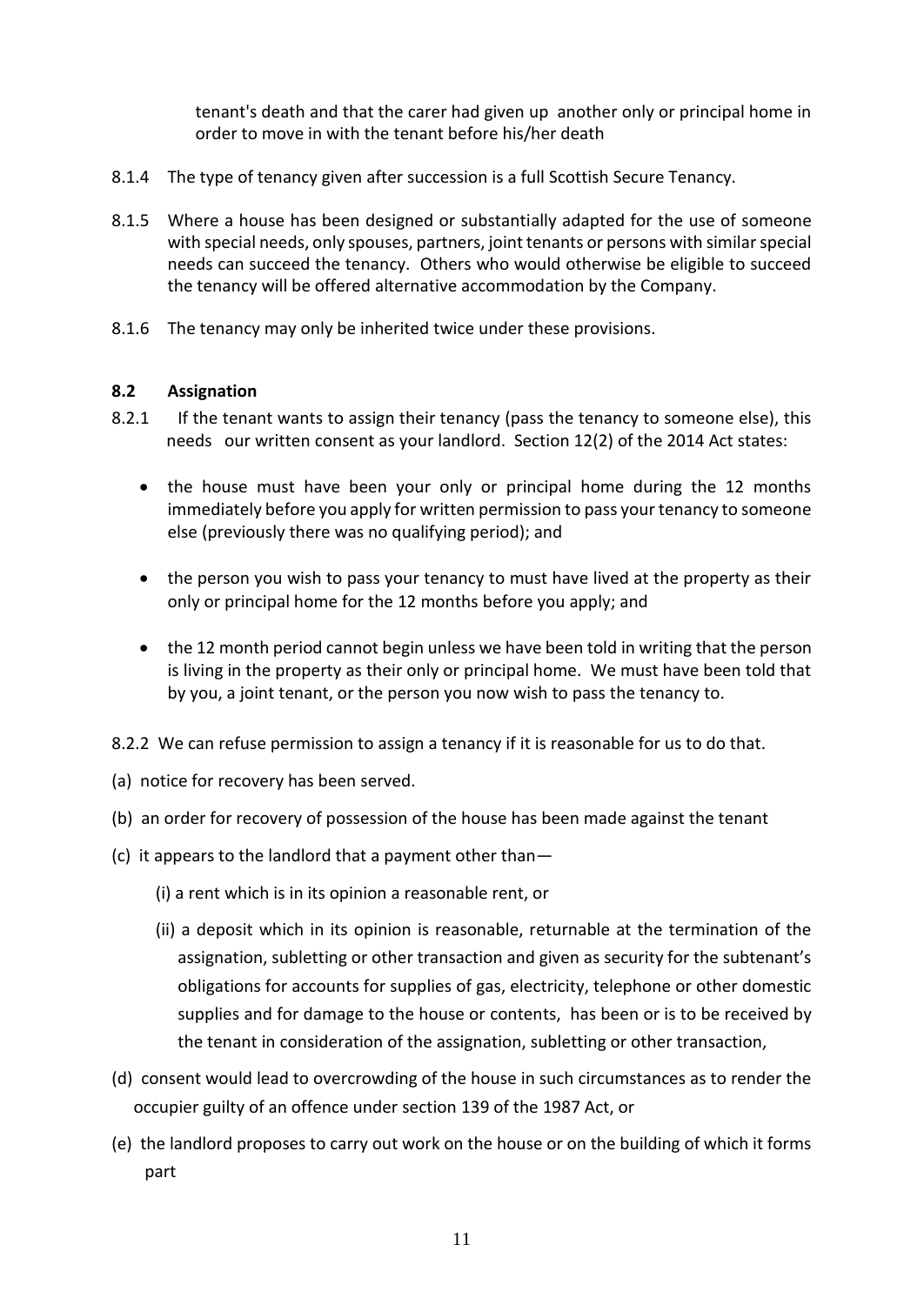- (f) where the person to whom they wish to assign the tenancy has an outstanding Anti Social Behaviour Order, or has been evicted for anti social behaviour in the past 3 years. Two new reasons when we can refuse an application for assignation have been added to the existing list of reasons at section 32 of the Housing (Scotland) Act 2001. These new reasons are:
- (g) where we would not give the person you wish to pass the tenancy to priority under our allocations policy;
- (h)where, in our opinion, the assignation would result in the home being under occupied

## **8.3 Sub-Letting**

- 8.3.1 Tenants may apply for written permission to sub-let their house to another person for a period of up to one year if they are going to be absent for a specific period on a temporary basis (for example, extended holiday or working/training/studying away for up to one year). The Company will not unreasonably refuse permission. Permission will not normally be granted where the tenant is the subject of legal action for recovery of possession or if the person to whom they wish to sub-let, or any member of their household, has an outstanding Anti Social Behaviour Order, or has been evicted for anti social behaviour in the past 3 years.
- 8.3.2 The Company must approve the tenancy agreement to be issued to the sub-tenant and the amount of rent to be charged.
- 8.3.3 The tenant will remain responsible for ensuring that all conditions of their tenancy are fulfilled throughout the period of the sublet.
- 8.3.4 The property must be occupied only by the person(s) approved by the Company which reserves the right to refuse an application to sub-let.
- 8.3.5 Where sub-letting is permitted, the tenancy remains in the name of the tenant and cannot be assigned to or be succeeded to by the sub-lessee. The tenant remains responsible for the rent, even although he/she may have come to an arrangement with the sub-lessee for reimbursement. The tenant must also ensure that the sublessee does not behave in a manner that would constitute a breach of the Tenancy Agreement (for example, anti-social behaviour) or the Company may take steps to remove the sub-lessee.

### **8.4 Lodgers**

- 8.4.1 Tenants may have lodgers, providing that the Company's prior written permission has been granted. The Company will not unreasonably refuse permission. Tenants should note, however, that they will not be permitted to have lodgers if overcrowding results, if the proposed lodger has an outstanding Anti Social Behaviour Order, or has been evicted for anti-social behaviour in the past three years.
- 8.4.2 We will ensure that the tenant understands the implications of having a lodger and how this might affect their benefit entitlement. During the lodging period the tenant remains responsible for the payment of rent and adherence to the tenancy agreement.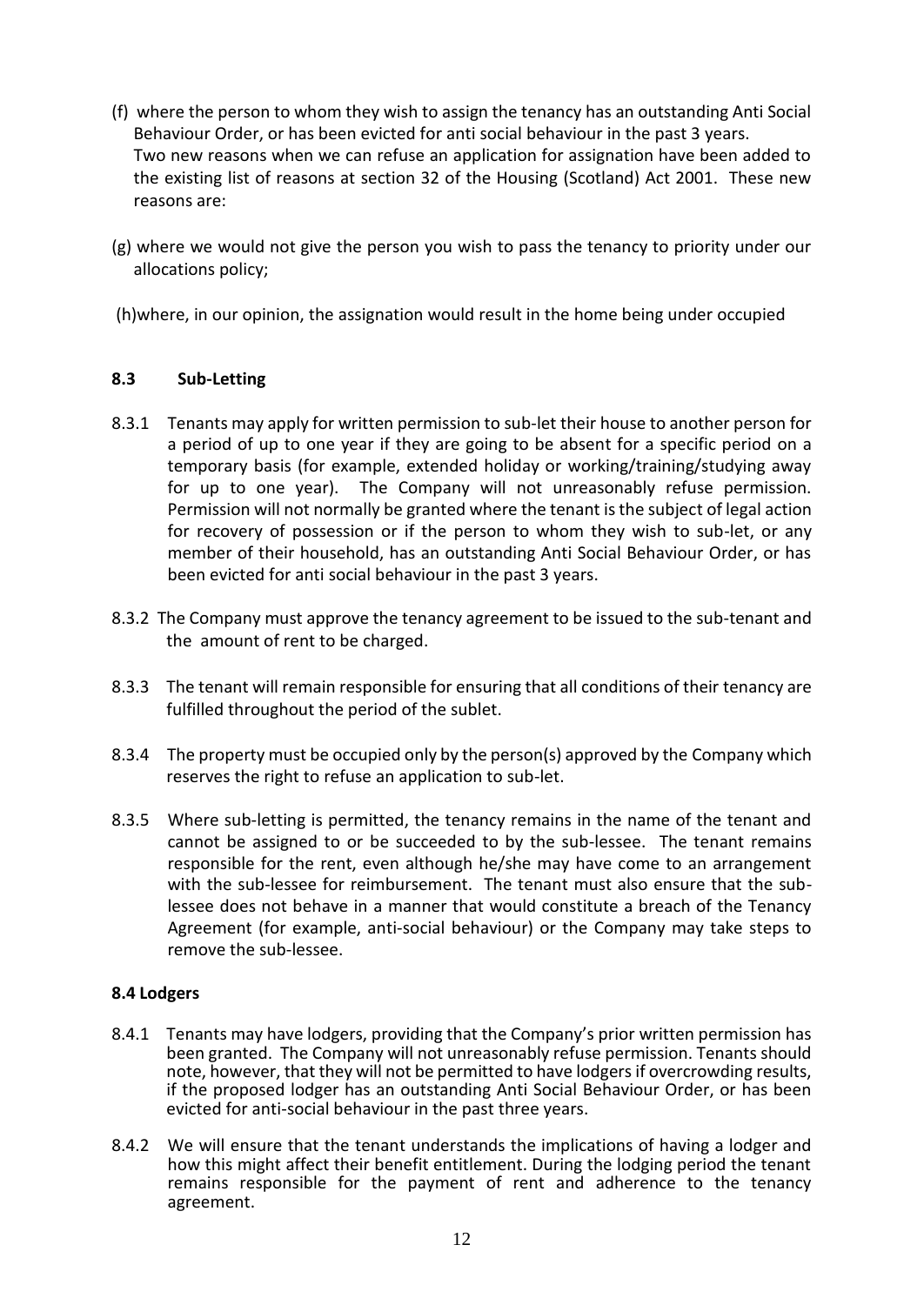- 8.4.3 Lodgers have no rights of succession, nor can the tenant assign the tenancy to a lodger.
- 8.4.4 There is no legal relationship between the lodger and the Company. In the event that the presence of a lodger results in a breach of tenancy conditions, e.g. nuisance to neighbours, we will withdraw permission. We may take repossession action if the tenant fails to comply with our withdrawal of lodger permission.

### **9.0 LETS TO STAFF OR DIRECTORS OR MEMBERS OF THEIR FAMILIES**

- 9.1 The openness, accountability and propriety of Registered Social Landlords are regulated by the Scottish Housing Regulator, under the Housing (Scotland) Act 2010. Policy and practice must meet Regulatory Standards. This includes policy on Entitlements, Payments and Benefits for employees and directors and those closely connected to them.
- 9.2 An offer of a tenancy or lease to an employee, director or someone closely connected to them, is permitted provided:
	- Their prioritisation and selection are in accordance with our Allocations Policy; and
	- neither they or anyone closely connected to them is involved in any way or in any part of the allocation process; and
	- any offer is pre-approved by the Board; and
	- any tenancy is timeously recorded in the appropriate Register
- 9.2 In other words, the let would have been made to that person in any case as he/she exhibited the greatest housing need at the time the selection was made.
- 9.3 This is also covered by our Entitlements, Payments, and Benefits Policy.

## **10.0 MEASURING THE OUTCOMES OF THE POLICY**

- 10.1 This policy will be subject to regular reviews by the Board. In order to do this effectively, Directors must be able to assess how well the ways in which the policy has been operated accords with the agreed objectives.
- 10.2 The agreed framework for reporting to the Board is:
	- Quarterly reports on exceptions and allocations over the previous quarter
	- An annual report
- 10.3 Summary information from these reports will be disseminated through our newsletters and annual report. It will also be used as part of the consultative process. Other interested parties can also receive this on request.

### **11.0 QUERIES AND COMPLAINTS**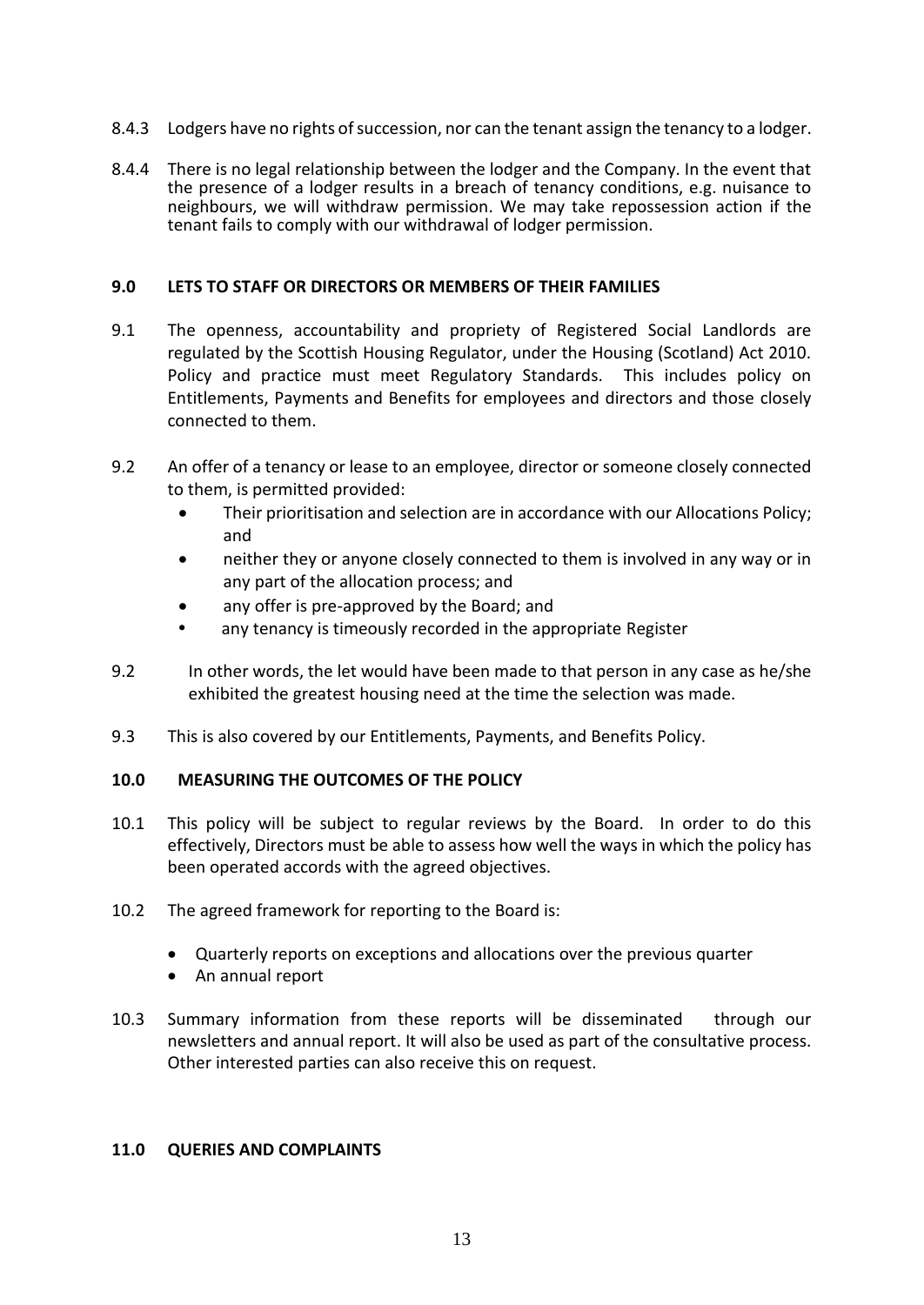- 11.1 The Company is committed to providing a first class service to all of its tenants, applicants and potential applicants. The allocations process can, however, be complex and, occasionally, there can be differences of opinion where an element of judgement is required.
- 11.2 Every applicant therefore has the right to question any decision made with regard to his/her housing application.
- 11.2.1 Queries and complaints over the registration process and awarding of Priority Passes will be dealt with by Castle Rock Edinvar Housing Association and can be raised through their Complaints procedure.
- 11.2.2 Queries and complaints regarding allocation decisions should be directed to Homes for Life. The preferred way of doing this is for the applicant (or someone contacting us on his/her behalf) to raise the query informally with the member of staff concerned.
- 11.3 If the query or complaint cannot be dealt with informally to the applicant's satisfaction, they will be encouraged to use Homes for Life's formal Complaints procedure.
- 11.4 If the applicant is still unhappy, there is a final recourse to the Scottish Public Services Ombudsman – please refer to the Company's Complaints Procedure.

## **12.0 CONFIDENTIALITY AND INFORMATION SHARING**

- 12.1 Both Homes for Life Housing Partnership and Castle Rock Edinvar Housing Association are registered data controllers have undertaken to comply with the data protection requirements of General Data Protection Regulation (EU) 2016/679 ("the GDPR"); and associated Acts.
- 12.2 Information given by an applicant, or obtained from a third party in accordance with this policy will be held securely both by the Company and the Association and used solely for the purpose of operating the allocations system and for its regulatory reporting requirements.
- 12.3 The Company is permitted to process Personal Data on behalf of data subjects provided it is doing so on one of the following grounds:
	- Processing with the consent of the data subject
	- Processing is necessary for the performance of a contract between the Company and the data subject or for entering into a contract with the data subject;
	- Processing is necessary for the Company's compliance with a legal obligation;
	- Processing is necessary to protect the vital interests of the data subject or another person;
	- Processing is necessary for the performance of a task carried out in the public interest or in the exercise of the Company's official authority; or
	- Processing is necessary for the purposes of legitimate interests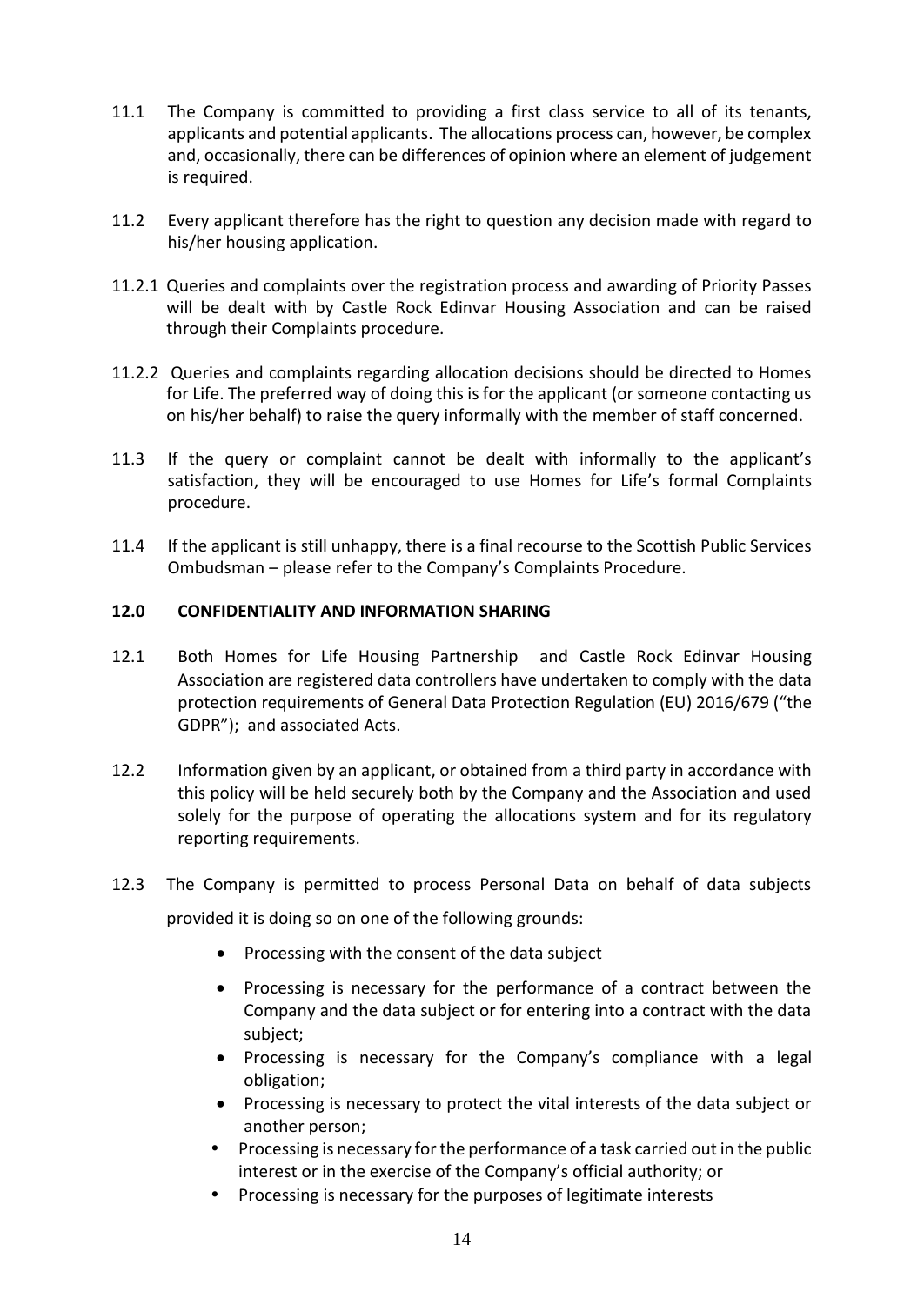12.4 The information given on the Homehunt registration will be seen by all the partner landlords who will comply with the requirements of the GDPR

## **13.0 USING DISCRETION**

- 13.1 Irrespective of how well an allocation policy reflects local housing need, there will always be occasions when a landlord will need to use its discretion and make an allocation out with the core policy . Under such circumstances, Homes for Life reserves the right to use discretion where the policy does not meet the need for an applicant to move or be housed urgently or under other exceptional circumstances not covered by the policy.
- 13.2 Use of such discretion will be approved by senior manager and reported to the Board at the next appropriate meeting.

## **14.0 REVIEW**

14.1 The outcomes of this policy will be reviewed every year and this policy will be reviewed not later than May 2024, or earlier as required, and then every 5 years thereafter.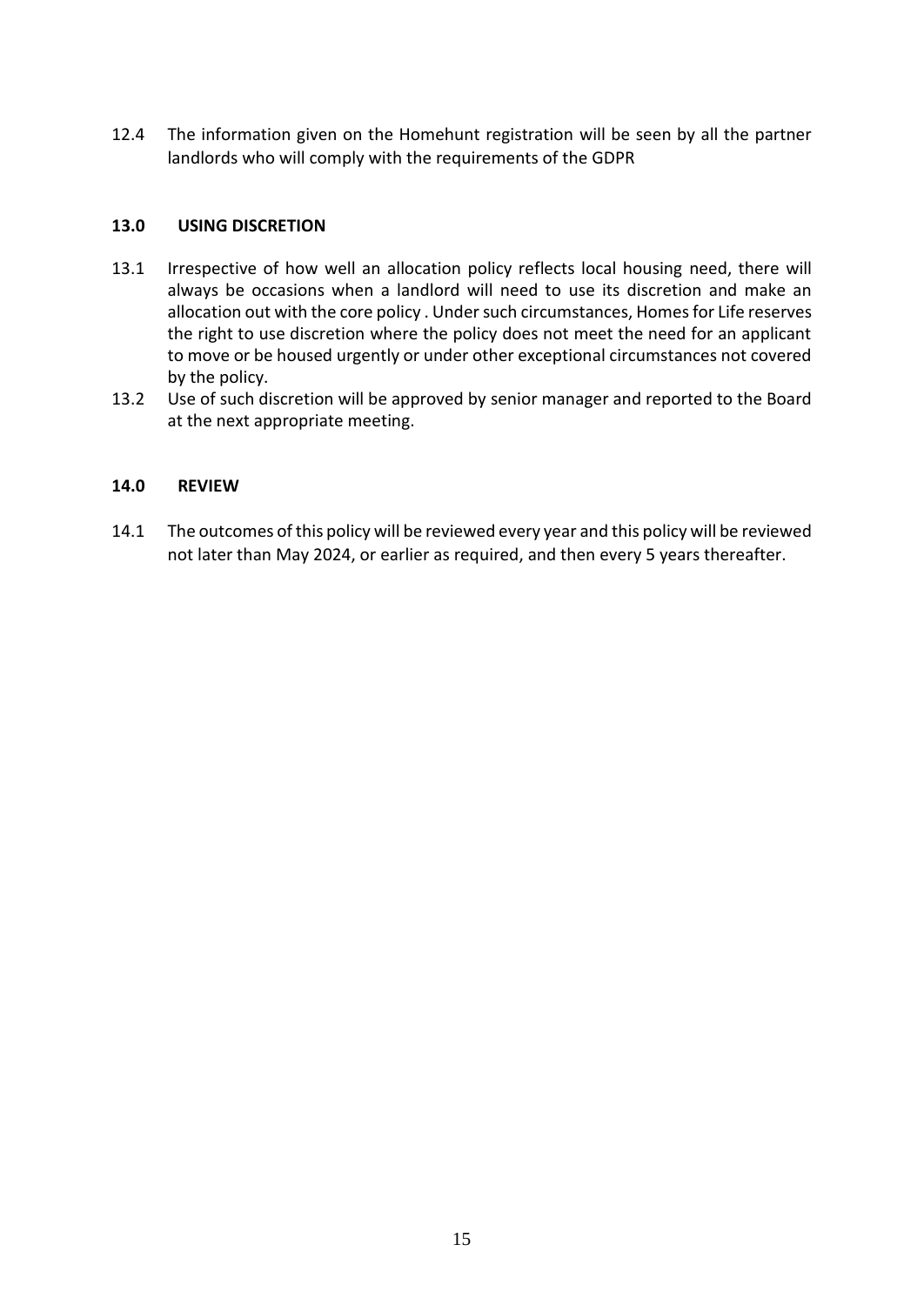### Appendix 1 **How HomeHunt Works -**

## **Castle Rock Edinvar Allocation Policy Excerpt –**

### **The new Castle Rock Edinvar Policy will be inserted here as soon as it becomes available**

Within East, West and Midlothian we operate the HomeHunt web choice based lettings system. The aim of this is to make the process of choosing a new home as simple as possible by advertising our vacant properties and giving applicants the opportunity to choose and bid for the homes they want.

Priority Passes are in place to take account of housing need. The Lettings & New Tenancy Team are available for assistance and advice.

### **Registration**

Applicants for our properties in East, West and Midlothian must register on-line by logging onto www.homehunt.info before they can apply for properties. This process also allows applicants to apply for Priority Passes. Paper forms are also available from our Head Office in Edinburgh, or by telephoning or emailing the Lettings & New Tenancy Team (Please see contact details below)

Once on-line registration is complete, the Lettings & New Tenancy Team will verify each applicant made. Applicants can apply for properties once verification is complete.

#### **Assessment of Need**

Priority passes are awarded on 3 levels, Gold, Silver and Bronze. There are 5 categories in which a pass can be awarded:

| <b>Priority Pass Type</b>            | Gold | <b>Silver</b> | <b>Bronze</b> |
|--------------------------------------|------|---------------|---------------|
| Housing Circumstances (homelessness) | *    | ∗             |               |
| Medical                              | ∗    | ∗             |               |
| <b>Personal Circumstances</b>        | ∗    | ∗             | ∗             |
| Overcrowding/Under occupying         |      | ∗             | ∗             |
| <b>Condition of Property</b>         |      | ∗             | ∗             |

Applicants should fill in all the pass application forms that apply to their current situation. If they qualify for more than 1 pass, the highest pass level will be awarded.

A Priority Pass cannot be used until it has been assessed and awarded by us. The Priority Pass will be valid for future bids and will not be back dated.

Passes can be limited to specific areas or types of property. This can be limited either by us or the applicant. E.g. we may limit a Gold medical pass to ground floor only or to developments with a lift. If the pass is 'limited' it means it is only valid for properties that meet the 'limited' criteria. Applicants may still apply for properties out with their 'limited' criteria but the priority pass will not apply.

Full details on assessment of need, limiting passes etc. can be found in the HomeHunt guide and priority pass pack.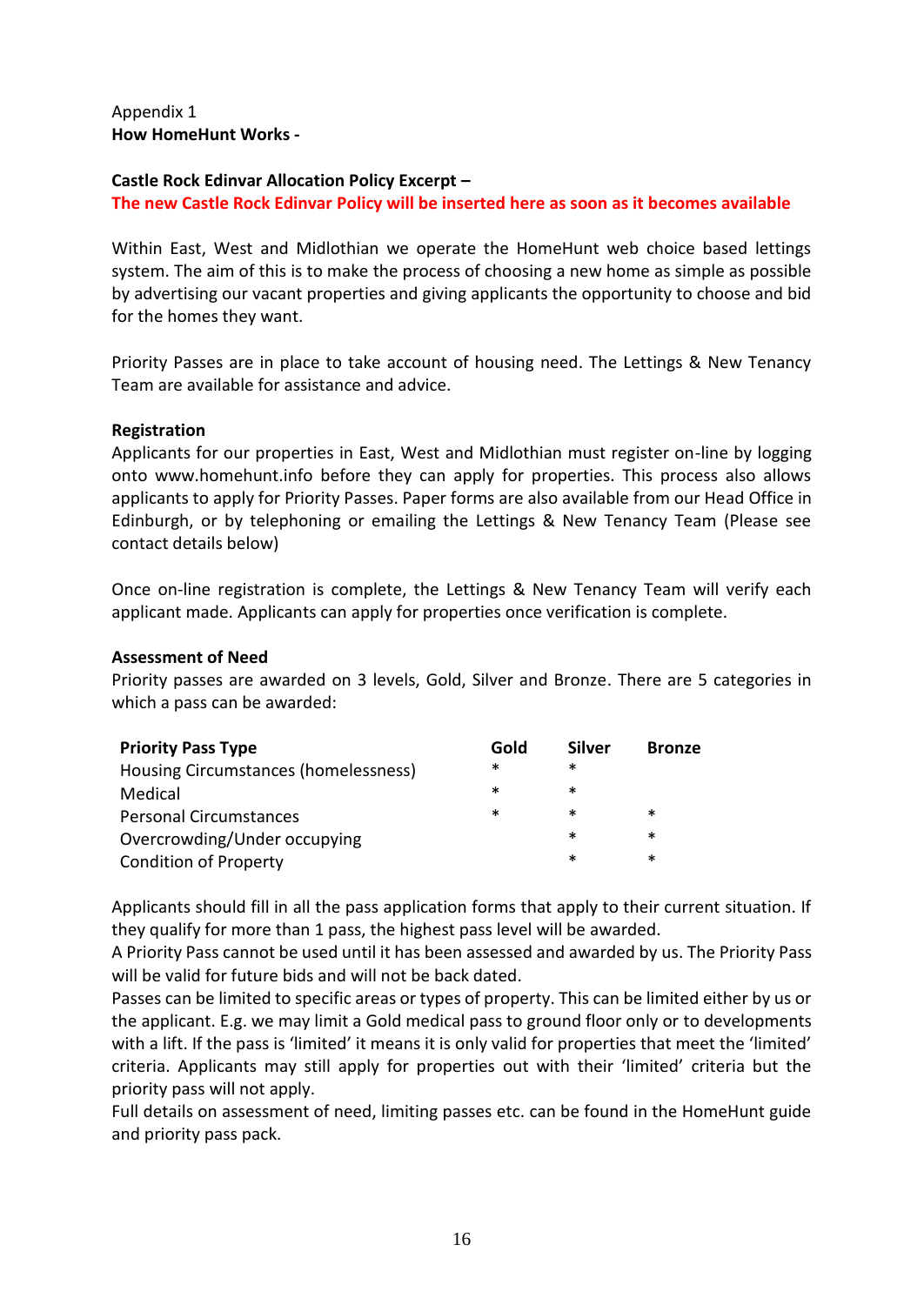# **Housing Circumstances (Homeless or threatened homeless)**

**A Gold pass is awarded if:** the local Council has carried out a homelessness assessment and has accepted they have a duty to re-house as the person is homeless. A copy of the Council's award letter is required before the Gold pass will be awarded.

**A Silver pass will be awarded where:** someone has not been assessed as homeless by the Council but they are in a homeless situation and have been given Notice to quit (evidence will be required).

# **Medical**

**A Gold pass is awarded where**: the medical condition or illness makes it impossible for the applicant to remain in or return to their current accommodation.

# **A Silver pass is awarded when:**

- The medical condition or illness is made worse in the current accommodation or if mental illness severely restricts the ability to continue to live in the current accommodation.
- An applicant currently living in adapted accommodation (which they no longer require), wishes to move to alternative accommodation.

A GP or other health care professional's opinion may be sought, if necessary. If an applicant requests a letter from their GP, they may be charged for this.

Priority may not be awarded if the current accommodation can be adapted to meet the needs of the person with the medical condition.

## **Personal Circumstances**

This category takes account of personal circumstances such as violence, harassment, support needs, need to be nearer work or study, isolation etc.

**A Gold pass is awarded where:** an applicant is suffering from violence (ie physical, mental, domestic, sexual abuse) in their current home or they are unable to return home because of this. Supporting evidence may be required.

# **A Silver pass is awarded where:**

- Harassment is being experienced (ie threatening behaviour, racial harassment).
- An applicant needs to move to give or receive support for daily care in order to maintain personal comfort ie bathing or taking medication. (This will only be awarded where there is no-one already living locally who could reasonably provide such support). A pass will be limited to the area where the support is required.

## **A Bronze pass is awarded where:**

- There are problems with anti-social behaviour ie noise, vandalism.
- There is a need to move closer to work, study or children on access and the applicant has to travel more than 10 miles each way and there is no reasonable means of transport.
- Where applicants, age over 65, would benefit from the company and support of living in Retirement housing and currently do not live in Retirement housing.
- Applicants are isolated from local amenities ie bus stop, general shop, post office.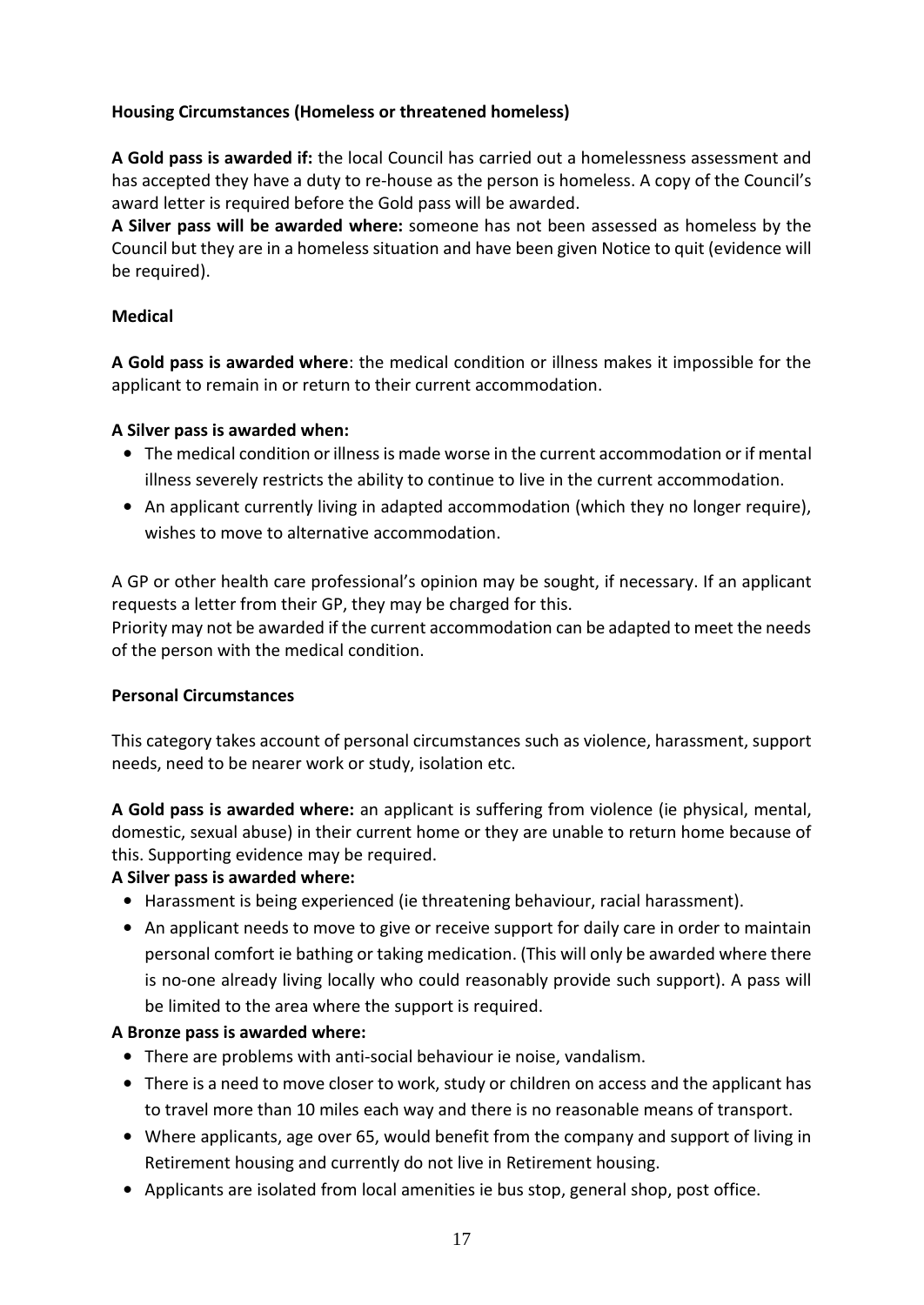- A move is required due to a relationship breakdown, this includes where applicants are staying with family and friends and have been asked to leave (evidence will be required).
- Where an applicant can no longer afford to stay in private rented accommodation. ie is spending 50% or more of their net income on rent (evidence required).

# **Overcrowding/under-occupation**

An award will be made in this category if an applicant's current home is overcrowded and there are more people in their household than there is accommodation for.

Alternatively, a pass will be awarded where someone is living in accommodation that is too big for them and they wish to move to a smaller property.

**Overcrowding** – Assessment will be made following the occupancy levels below:

| Size of family                        | <b>Number of bedrooms</b> |
|---------------------------------------|---------------------------|
| 1 person/couple                       | 1 or 2 bedrooms           |
| Adult/couple with 1 child             | 2 bedrooms                |
| Adult/couple with 2 children*         | 2 or 3 bedrooms           |
| Adult/couple with 3 or more children* | 3 or 4 bedrooms           |

\*Depending on the age and sex of the children:

- Two mix sex children under 10 years of age can share a bedroom
- Two same sex children under 16 years of age can share a bedroom

## **A Silver pass will be awarded where:**

- 2 or more additional bedrooms are required or
- applicants are living in 1 bedroom accommodation and have to share the bedroom with a child under the age of 16

**A Bronze pass will be awarded where:** 1 extra bedroom is needed.

### **Under-occupation**

- **A Silver pass will be awarded where**: applicants currently living in larger accommodation, (having two or more spare bedrooms), want to move to a smaller property.
- **A Bronze pass will be awarded where:** applicants currently living in larger accommodation, (having one spare bedroom), want to move to a smaller property.

## **Condition of Property**

If a property is in a poor condition, through no fault of the applicant, or is lacking facilities a pass will be awarded based on the number of facilities lacking. The following factors will be taken into consideration:

- Structural problems
- Rising/penetrating damp
- No piped water supply
- No inside WC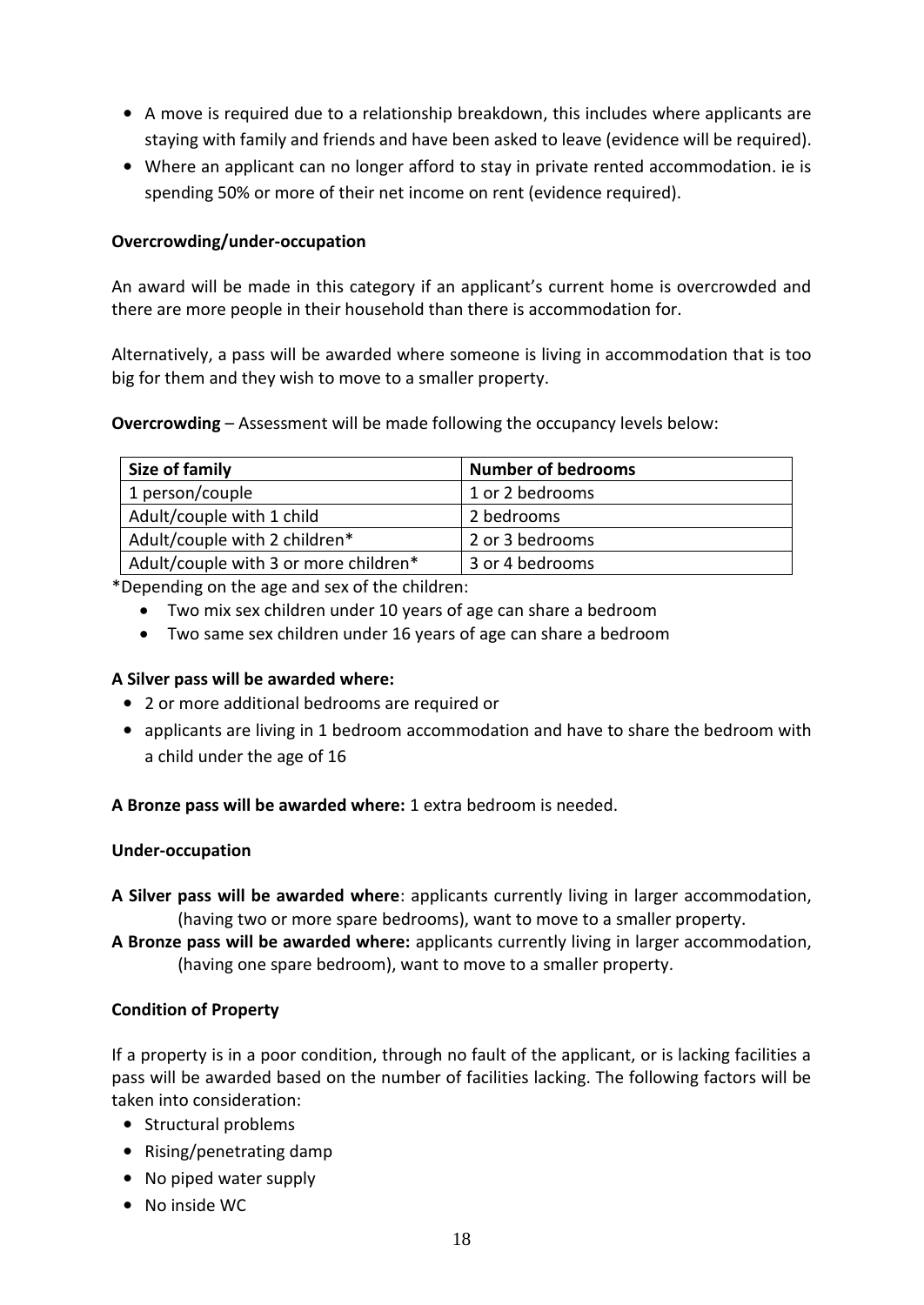- No working bath/shower
- Major repairs required
- No central heating
- No hot water
- No cooking facilities

**A Silver pass will be awarded where**: 3 or more of the above factors are lacking. **A Bronze pass will be awarded where:** 1 or 2 of the above factors are lacking. Supporting evidence may be required.

## **Change of Circumstances**

Applicants must let us know about any change in their circumstances. They can do this by logging into their Homehunt account and providing the information, we will then update the system; or they can contact the Lettings & New Tenancy Team directly.

## **Cancellation of an Application**

An application will be cancelled:

- If an applicant requests, in writing, to be removed from the waiting list
- If the applicant fails to reply to communications from us regarding a review of the waiting list or if correspondence is returned by the Royal Mail marked 'gone away.'
- On the death of an applicant.

Notification of the cancellation of an application will be sent to the last known contact address of the applicant.

## **Suspensions**

Anyone over the age of 16 can apply for housing, however, in some cases applicants may be suspended (or put 'on hold') from being housed. Our aim, in these circumstances is to be strict but fair. Examples of where we may suspend an application are:

- A history of anti-social behaviour (ASB), e.g. where the applicant has been evicted for ASB or has been subject to an anti-social behaviour order in the past 3 years.
- Involvement in criminal activity or illegal drug use or supply.
- Rent arrears, including re-chargeable repairs (amounting to more than 1 month's rent) where there is no arrangement to pay or an arrangement is in place but has not been kept for a minimum of 3 months.
- Where existing tenants are in rent arrears, (including re-chargeable repairs), they will not be considered for a transfer unless the arrears are less than one month's rent and there must still be a repayment arrangement in place which has been kept for at least 3 months.
- Abusive or threatening behaviour towards staff.
- An applicant has knowingly given false or misleading information to gain a tenancy.
- Housing support is required but there is no support package in place.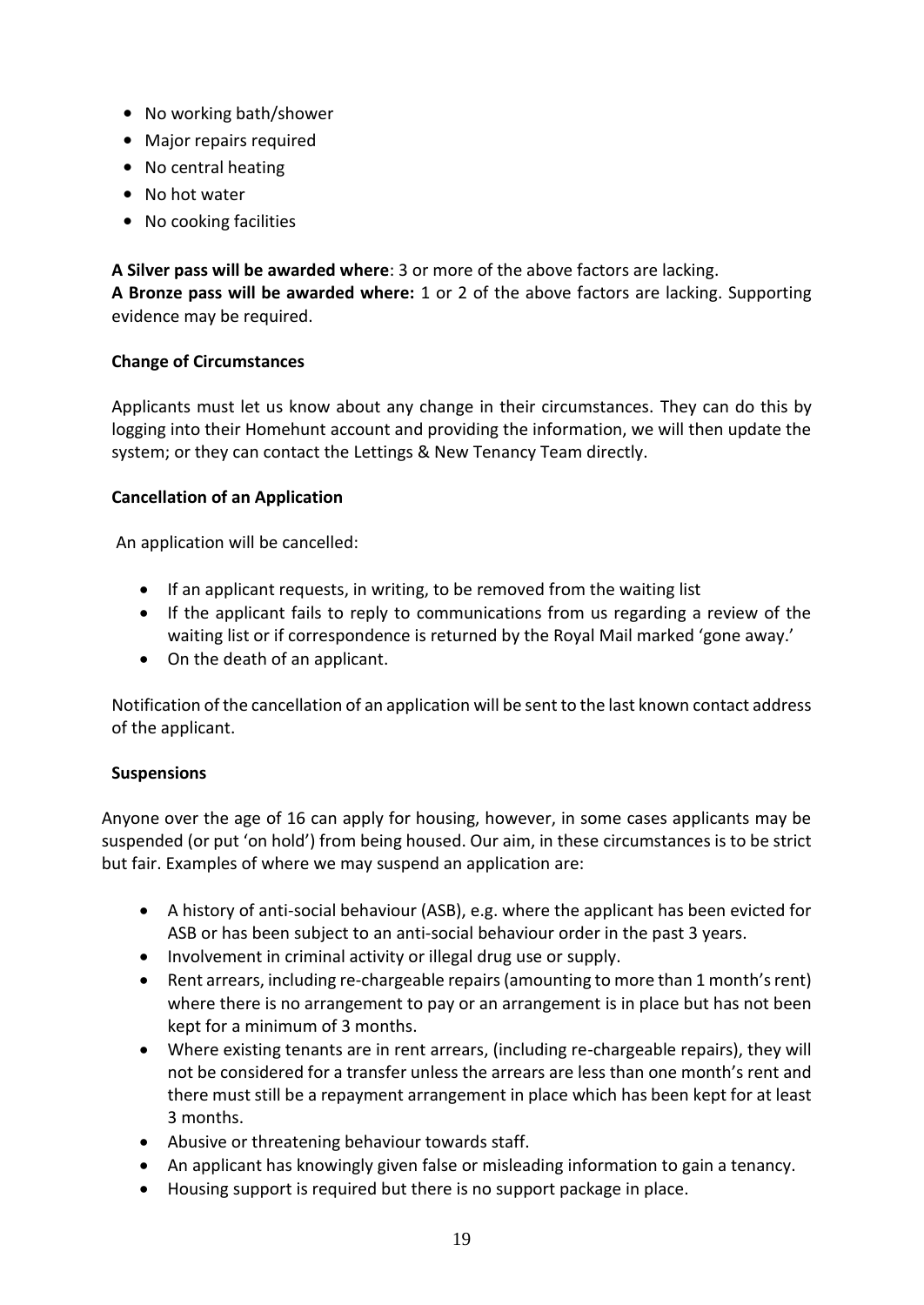- More information is required to assess an application.
- An applicant has requested their application be suspended for a valid reason.

In some instances the suspension or application 'on hold' will last a short period of time (e.g. more information required or waiting for a support package to be put in place). Others will be in force for a longer period (e.g. false or misleading information, applications will be suspended for a year). Where an application is suspended the applicant will be advised of the decision in writing, the duration of the suspension and what action they are required to take to have the suspension lifted. All applicants will be advised they have the right to appeal.

# **Applying for housing**

Once registered and verified, applicants can apply for any properties that are advertised as long as the property is suitable e.g. no overcrowding would result or there are no age restrictions on who can apply, for example if the advert states the property is suitable for someone age 65 or over who requires Retirement housing or age 60 or over for amenity/older person housing.

There is no limit on the number of properties that can be applied for, if applicants qualify for more than one offer at the same time, we will assume that the property applied for first is their first choice and so on.

To apply for specific properties applicants can bid directly on-line, contact us by post, telephone or in person at one of our offices. The applicant's registration number and the property address are required and this must be received before the closing date stated on the advert.

## **Advertised Properties**

Our properties are advertised on the following website [\(www.homehunt.info\)](http://www.homehunt.info/). The closing date for all adverts is each Thursday at 11am. On request each week, we can produce information sheets detailing properties being advertised.

## **Bypass**

There may be circumstances where we have to bypass applications for housing. We are unlikely to offer accommodation if applicants:

- Require more assistance or support than we (or associated agencies) are able to provide. The requirements of the Equality Act 2010 will be taken into account when this assessment is made and advice and guidance about suitable housing will be given. Any decision will be approved by a senior member of staff and recorded on the applicant file;
- Require support but there is no support package in place to allow them to cope with a tenancy.
- Are a former Castle Rock Edinvar tenant who has been evicted by us, or is a member of the former tenant's household whose actions or behaviour contributed to the decision to evict. (If the eviction was for rent arrears and an arrangement to repay the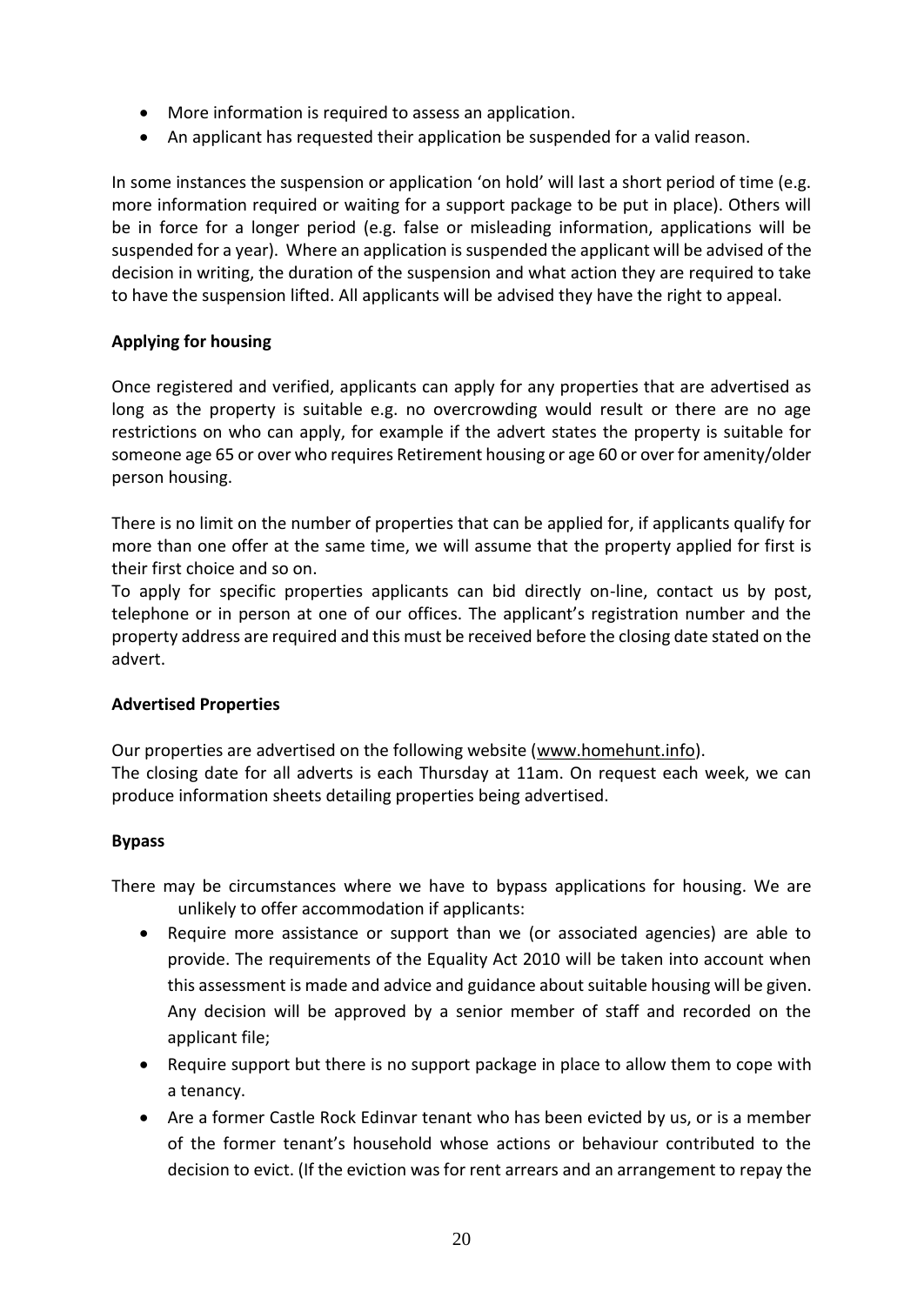arrears has been maintained for a minimum of three months and is continuing, the applicant may be considered for housing);

- There is clear evidence from an official source that the applicant is or has been guilty of serious anti-social behaviour and it is likely that housing the applicant will cause annoyance, harm or risk to our tenants, staff or others living around or about;
- Have rent arrears or other tenancy related debts and there is no arrangement to pay or an arrangement has not been kept for a minimum of 3 months.
- Are existing tenants and have rent arrears. To be considered for housing, the arrears must be less than 1 month's rent and a repayment arrangement must be in place for at least 3 months and continue to be paid.
- Knowingly give false information or if information is deliberately withheld.
- Receive an unsatisfactory landlord reference for a previous tenancy.
- Where applicants have been shortlisted for more than one property or are on offer for a property with another landlord or one of our existing voids

Each application will be considered on its merits. A list of reasons for applicants being bypassed for an offer is contained in our bypassing procedure. The bypassing of an applicant will be authorised by a senior member of staff.

# **Cancellation of an Application**

An application will be cancelled:

- If an applicant requests, in writing, to be removed from the waiting list
- If the applicant fails to reply to communications from us regarding a review of the waiting list or if correspondence is returned by the Royal Mail marked 'gone away.'
- On the death of an applicant.

Notification of the cancellation of an application will be sent to the last known contact address of the applicant.

## **Complaints**

All applicants have the right to complain if they consider that their allocation, transfer and affordable housing application has not been handled properly. Our Complaints leaflet is available free of charge at any of our offices and is on our website: [www.castlerockedinvar.co.uk](http://www.castlerockedinvar.co.uk/)

Lettings & New Tenancy Team Contact Details:

- Tel: 0131 657 0600
- Email: [crelntt@castlerockedinvar.co.uk](mailto:crelntt@castlerockedinvar.co.uk)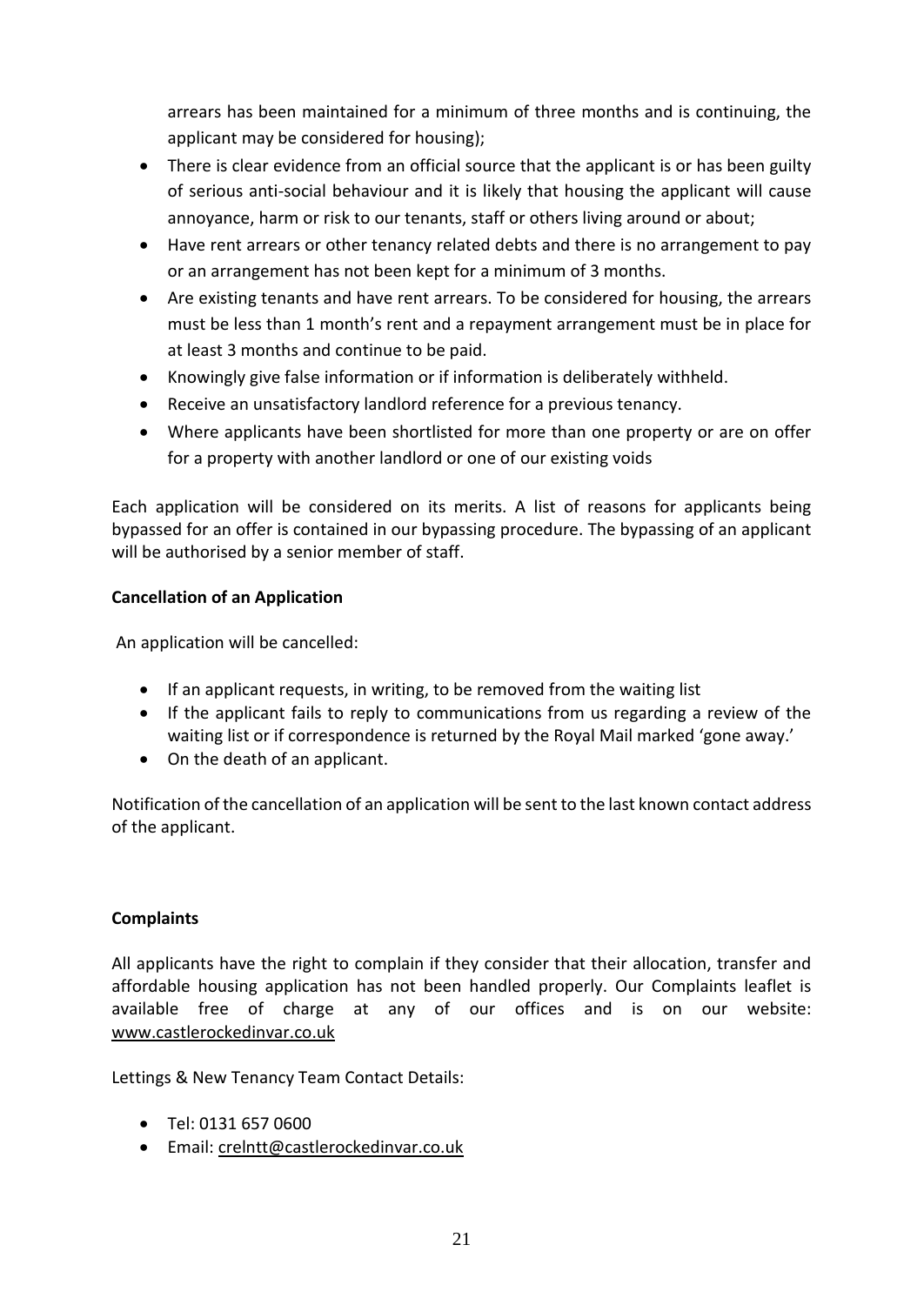# **APPENDIX 2**

# **Homes for Life's OCCUPANCY LEVELS**

The following guidelines are used both in determining the level of overcrowding and the occupancy requirements of the applicant.

| <b>Household Composition</b>                                         | <b>Requirements</b>                                              |
|----------------------------------------------------------------------|------------------------------------------------------------------|
| Single Person                                                        | one bedroom                                                      |
| Couple                                                               | one or two bedrooms<br>(applicants elect)                        |
| Couple with one child or                                             |                                                                  |
| single parent with one child                                         | two bedrooms                                                     |
|                                                                      |                                                                  |
| *Couple or single parent 2 children                                  | two or three bedrooms                                            |
|                                                                      | (dependant upon age of children)                                 |
| Couple or single parent with 3<br>or more children                   | three, four or five bedrooms<br>(dependant upon age of children) |
| Single/couple or family where<br>a residential carer is required for |                                                                  |
| over 2 nights per week                                               | one extra bedroom                                                |
|                                                                      |                                                                  |
| Single/couple or family who have                                     |                                                                  |
| access to non resident children of not                               |                                                                  |
| less than two nights per week or eight                               |                                                                  |
| weeks per year (proof of access will be                              |                                                                  |

required) and the contract of the contract of the contract of the contract of the contract of the contract of the contract of the contract of the contract of the contract of the contract of the contract of the contract of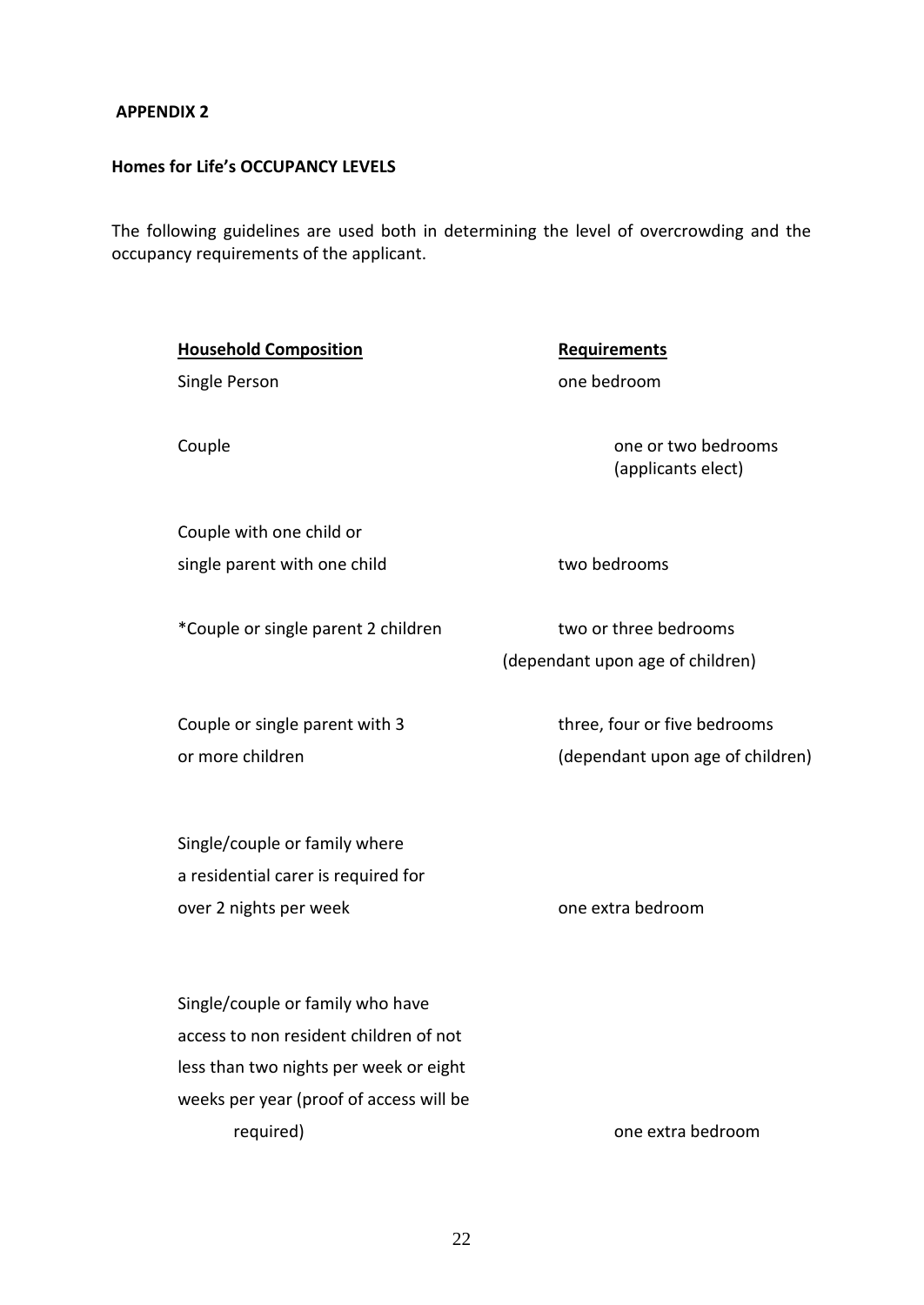The following points will be taken into account in determining occupancy requirements

\*Two children, one of whom is over eight years of age and of the opposite sex are assumed to require separate bedrooms

\*Children of the same gender are assumed to be able to share the same bedroom up to the age of 15.

\*A living room should not have to be used as a bedroom.

\*In certain cases, an adult/child's medical condition will mean that there is a requirement for sole use of a bedroom. (documentary evidence will be required)

\*No more than two people should share a bedroom

\*A boxroom or a room without natural light is not counted as a bedroom

\* If a bedroom cannot accommodate two beds and is being used by two people.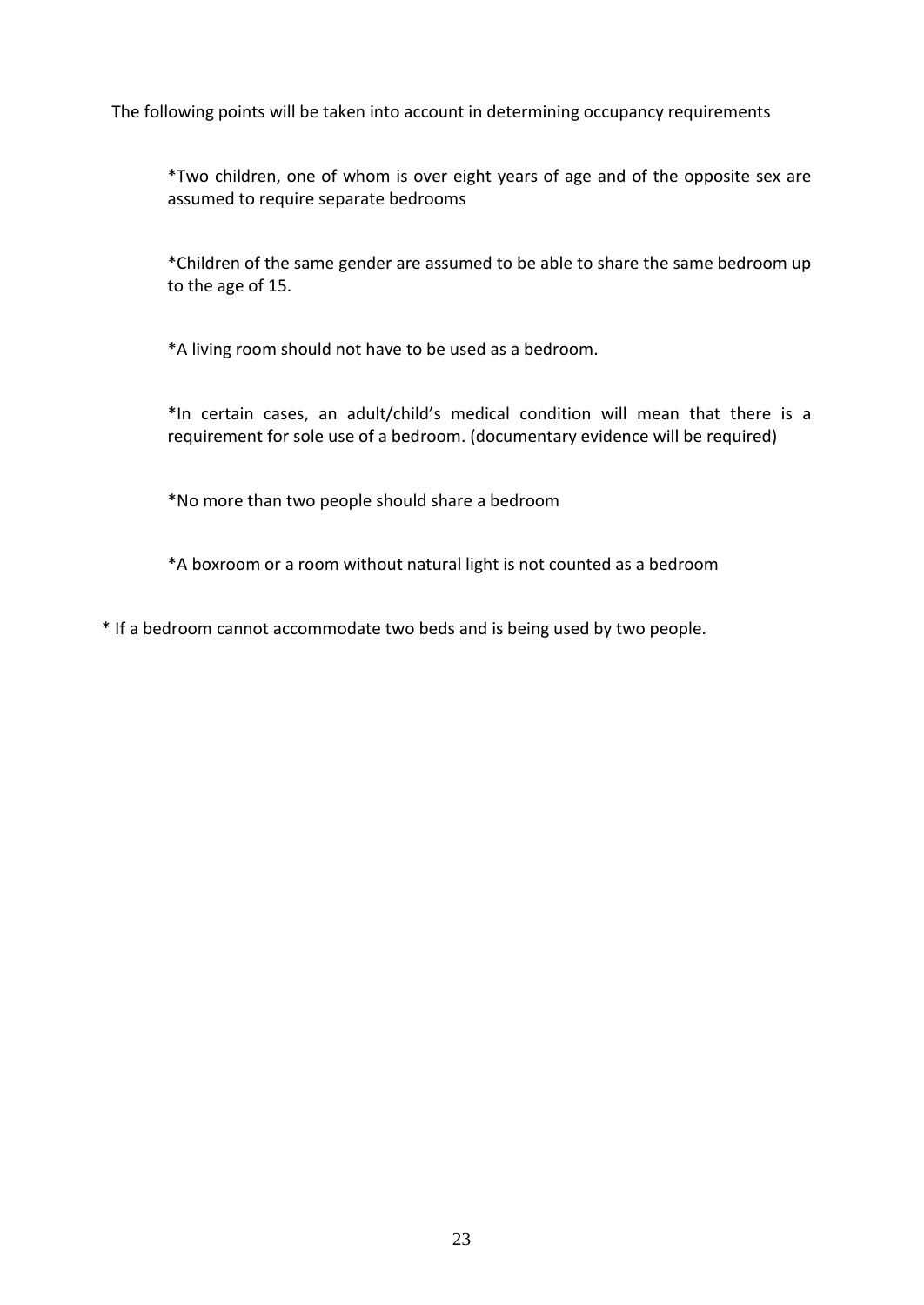Appendix 3

# **NOMINATIONS AND HOMELESSNESS DUTIES INCLUDING SECTION 5 HOUSING (SCOTLAND) ACT 2001**

# **PROTOCOL AGREEMENT**

# **1. INTRODUCTION**

The purpose of this protocol agreement between East Lothian Council and Homes for Life is to specify the arrangements for the nomination of re-housing applicants **AND** referrals under Section 5 of the Housing (Scotland) Act 2001.

The terms and conditions of the agreement will be reviewed annually at a review meeting.

## **2. PRINCIPLES**

East Lothian Council and Homes for Life aim to work together to:

- Address and assist in reducing homelessness in East Lothian
- Operate an effective, efficient and equitable nomination process, which minimises void losses, and disputes between the parties to the agreement.
- Fulfil all relevant Statutory Duties

East Lothian Council and Homes for Life wish to promote equal access to housing and are committed to a policy of equality of opportunity with regard to age, race, gender, ethnic or national origin, religion, marital status, disability or sexuality.

All information provided in connection with nominations and Section 5 referrals will be treated as confidential by both organisations.

## **3. SCOPE OF AGREEMENT**

The agreement covers all lettings on a permanent basis to self-contained rented accommodation within East Lothian by Homes for Life, with the exception of Workshop Homes.

 Homes for Life is committed to assisting East Lothian Council to fulfil its strategic responsibility to provide for those with particular needs within East Lothian. Details of available properties will be provided to appropriate personnel within East Lothian Council who can provide assistance to those with particular needs in identifying and applying for available properties.

## **4. PUBLICITY**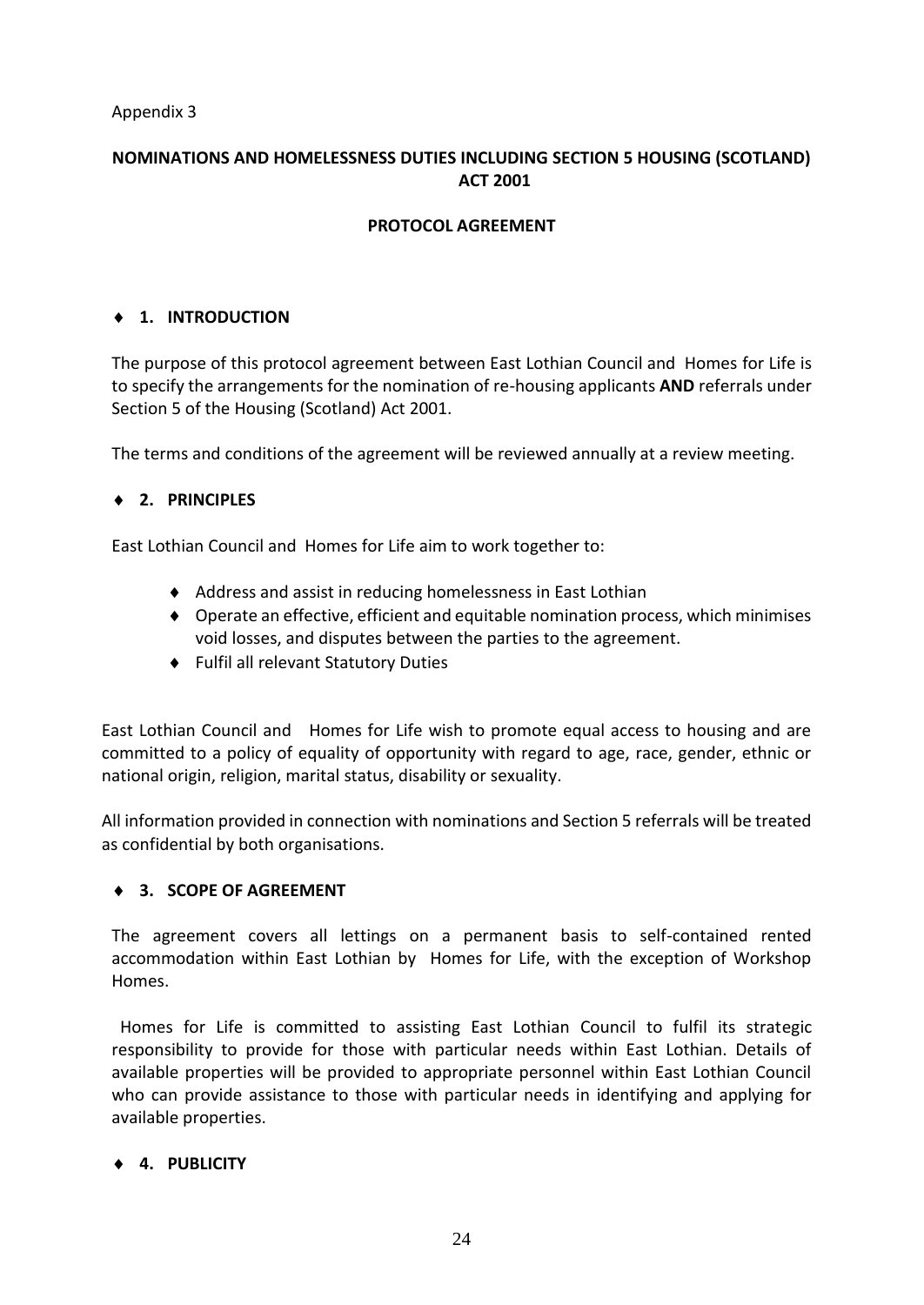East Lothian Council will provide information on Housing Company s to all housing and transfer applicants.

This information will include details of the differences between Council and Company tenancies.

 Homes for Life will advertise all available properties at its office, on its website, in the local press, on the Homehunt website and will provide information to appropriate Support Providers including the Council's Homelessness Team. East Lothian Council will provide a link from it's website to the Homehunt website.

## **5. LIAISON ARRANGEMENTS**

Both organisations will have named officers with contact telephone numbers with day-to-day responsibility for nominations and referrals and will confirm any changes to these arrangements

Any changes to these named contacts shall be notified in writing. In the event of sickness or other periods of absence, there will be a delegated substitute to assume these roles.

## **6. NOTIFICATION OF ALLOCATION RESULTS**

# **Homes for Life will notify East Lothian Council of all allocations within two working days of the successful applicant accepting the property.**

### **7. INFORMATION SHARING**

Where appropriate, East Lothian Council shall share confidential information including that relating to the conduct of current or previous tenancies of nominated applicants, where this affects their re-housing application.

### **8. PERCENTAGE OF VACANCIES TO PRIORITY HOMELESS APPLICANTS**

Homes for Life will offer 50% of their vacant properties, net of transfers, to homeless applicants that East Lothian Council has a duty to house. Section 5 referrals will normally be contained within this 50% quota, but in exceptional circumstances, with the agreement of both parties, a section 5 referral may be made out-with the agreed quota.

This protocol is void-led and aims to meet the needs and aspirations of prospective tenants.

In calculating the total number of properties for which allocations to priority homeless applicants will be made, the following shall be excluded:

- voids created through a tenant moving to another landlord where a reciprocal agreement exists
- voids created by the death of a tenant where there is a statutory successor
- ◆ decants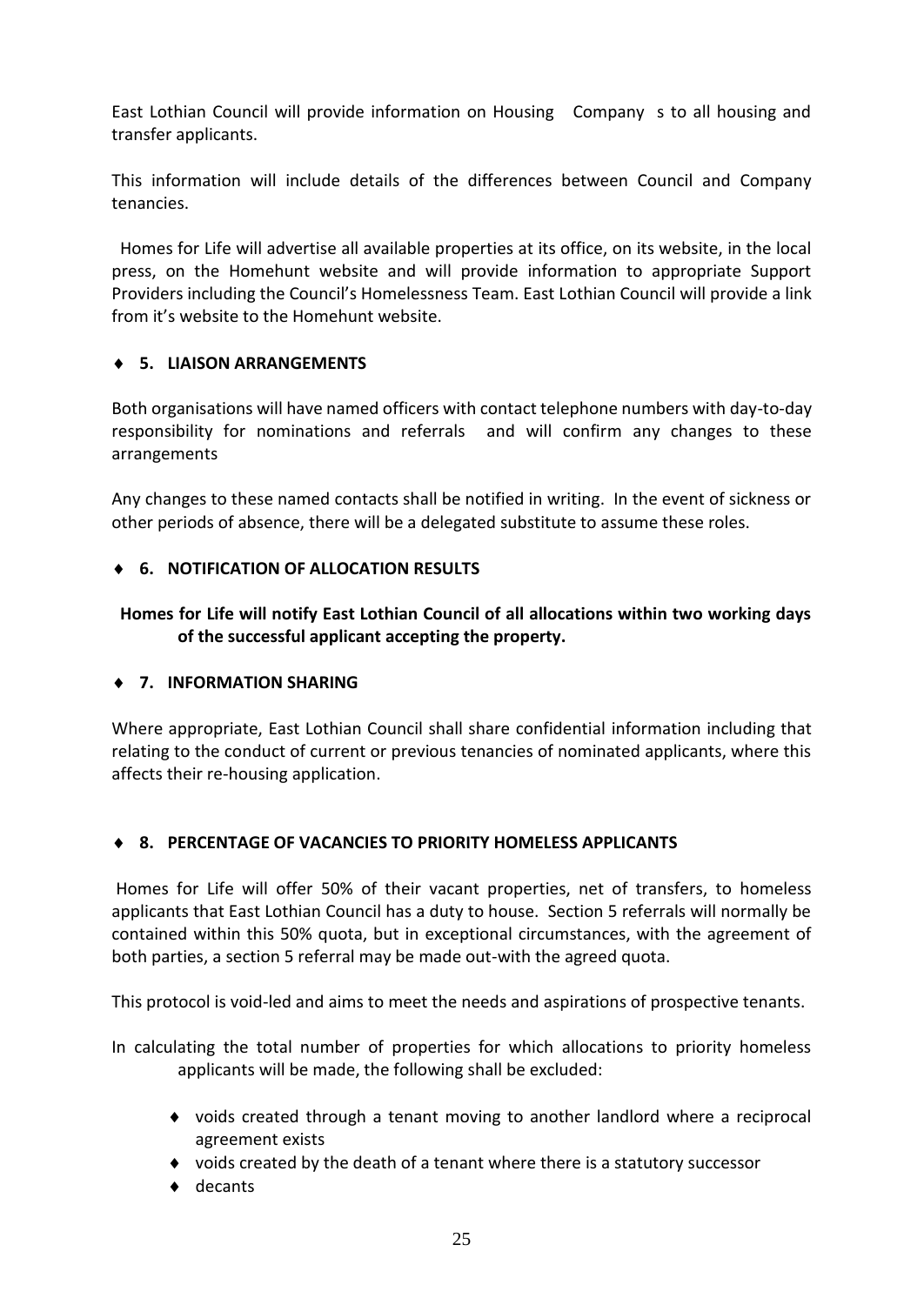## **9. NEW BUILD DEVELOPMENTS**

In order to ensure that homeless applicants are allowed the same access to newly built, rehabilitated or acquired property as other applicants, Homes for Life will contact East Lothian Council 12 weeks before the anticipated completion/acquisition date. The 50% quota will apply and the parties will agree whether the properties are to be advertised or whether nominations and/or section 5 referrals are to be provided. A flexible approach will be adopted which may result in advertising some properties and allocating others via nomination/referral.

## **10. NOMINATIONS**

 Homes for Life will advertise vacant properties under the Choice Based Lettings system, Homehunt. A sufficient number of vacancies will state that applicants with a Platinum Priority Pass, awarded by East Lothian Housing Association for homelessness, are eligible to apply. Homeless applicants can apply for all properties but can only use their Platinum Priority Pass for the stated 50% of vacancies.

 Homes for Life will advertise vacant properties, , on the Homehunt website, as well as local housing offices and libraries etc. The adverts will run for one week in the press and ten days everywhere else before the closing date.

In the unlikely eventuality that no Homeless applicants apply for an advertised property for which a Platinum Priority Homeless Pass is valid, Homes for Life will contact East Lothian Council by email to request a homeless nomination using the nomination request form (appendix 1).

East Lothian Council will take cognisance of Homes for Life's Allocation Policy when making the homeless nomination, using the standard nomination form (appendix 1). The form will be emailed to Homes for Life within three working days of the request being received. A nomination will be requested only in the event that no applicant with a Platinum Priority Pass, awarded for homelessness, who also meets the "best use" criteria, applies by the closing date.

### **Failure of Nominations**

If East Lothian Council fails to provide the requested nomination within three working days, Homes for Life shall remind the Council of the outstanding request by email. Should East Lothian Council fail to respond within two working days of the reminder, Homes for Life shall count this as a failed nomination. For monitoring purposes failed nominations will count towards the 50% homeless quota. In the event that no priority homeless applicant applies by the closing date and the nomination has failed, Homes for Life will allocate the property to the highest placed ordinary applicant. Failed nominations will be reported to East Lothian Council as part of the quarterly performances statistics provided on the nominations process. **Withdrawal of Property for Nomination**

In the event a tenant withdraws their notice or an emergency such as fire, flood or immediate re-housing required due e.g to harassment, Homes for Life reserves the right to withdraw a nomination request or advertised property. In this event, the property will not count towards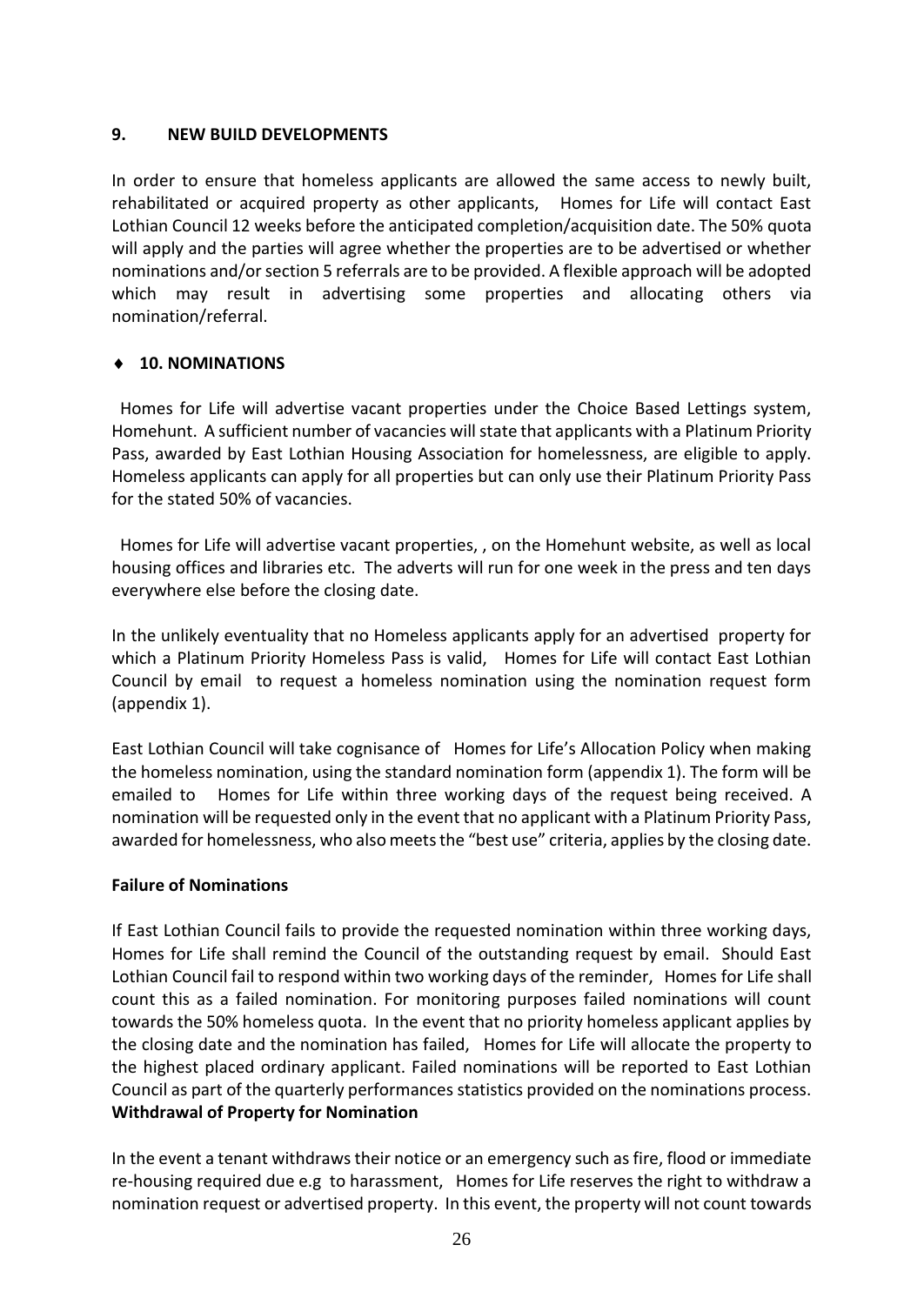the 50% allocation to homeless applicants and a suitable property will be substituted when available.

## **11 REFUSAL OF NOMINATIONS**

Homes for Life may reject East Lothian Council's nomination where

 The nominee is not eligible for re-housing under the Company 's Homehunt Allocations policy because their registration is on hold as a result of the nominee providing false or misleading information in respect of his/her registration.

- the nominee has current or previous outstanding rent arrears or rechargeable repair arrears in excess of one months rent, and no agreed repayment arrangement has been maintained for a minimum of three months. This ground may be waived where the applicant is fleeing harassment as defined by the Housing (Scotland) Act 2001 and/or domestic violence
- $\bullet$  the nominee caused serious management problems, which resulted in legal action being taken to end a tenancy or, in the case of hostel type accommodation, the applicant was asked to leave because of serious misconduct. In coming to a decision to reject a nomination on this ground, Homes for Life would look at the circumstances and elapse of time since the tenancy or accommodation ended.
- the circumstances of the nominee have changed since the Council last assessed them, and the property in question is no longer suitable for their needs.
- $\bullet$  the Company is concerned that the household contains a person who may not be able to cope with living in the property without additional care or support, which either the household is unwilling to accept, or which cannot be arranged.

Before refusing a nomination Homes for Life will first contact East Lothian Council to see whether differences can be reconciled, or solutions found. Where agreement cannot be reached, Company Homes for Life shall proceed in line with their policy position.

## **12. SECTION 5 REFERRALS**

Section 5 of the Housing (Scotland) Act 2001 places statutory duties on housing Company s and other registered social landlords to provide accommodation to homeless people if requested to do so by the local authority. Any Section 5 referral made by East Lothian Council to Homes for Life will where possible be contained within the 50% homeless quota, but it is accepted that in exceptional circumstances a section 5 referral may be made out-with the quota

Before Homes for Life advertises a vacant property for Homeless Platinum Pass holders, they will contact the named officer at East Lothian Council by email with details of the vacancy. East Lothian Council will respond by email on the same day, or within one working day, if they wish to make a Section 5 referral to the vacant property. If East Lothian Council makes a Section 5 referral the property will not be advertised but will count towards the priority homeless quota except in exceptional circumstances.

The Council will, with the applicant's written consent, provide relevant information concerning the applicant's housing history and any other matters that it would be reasonable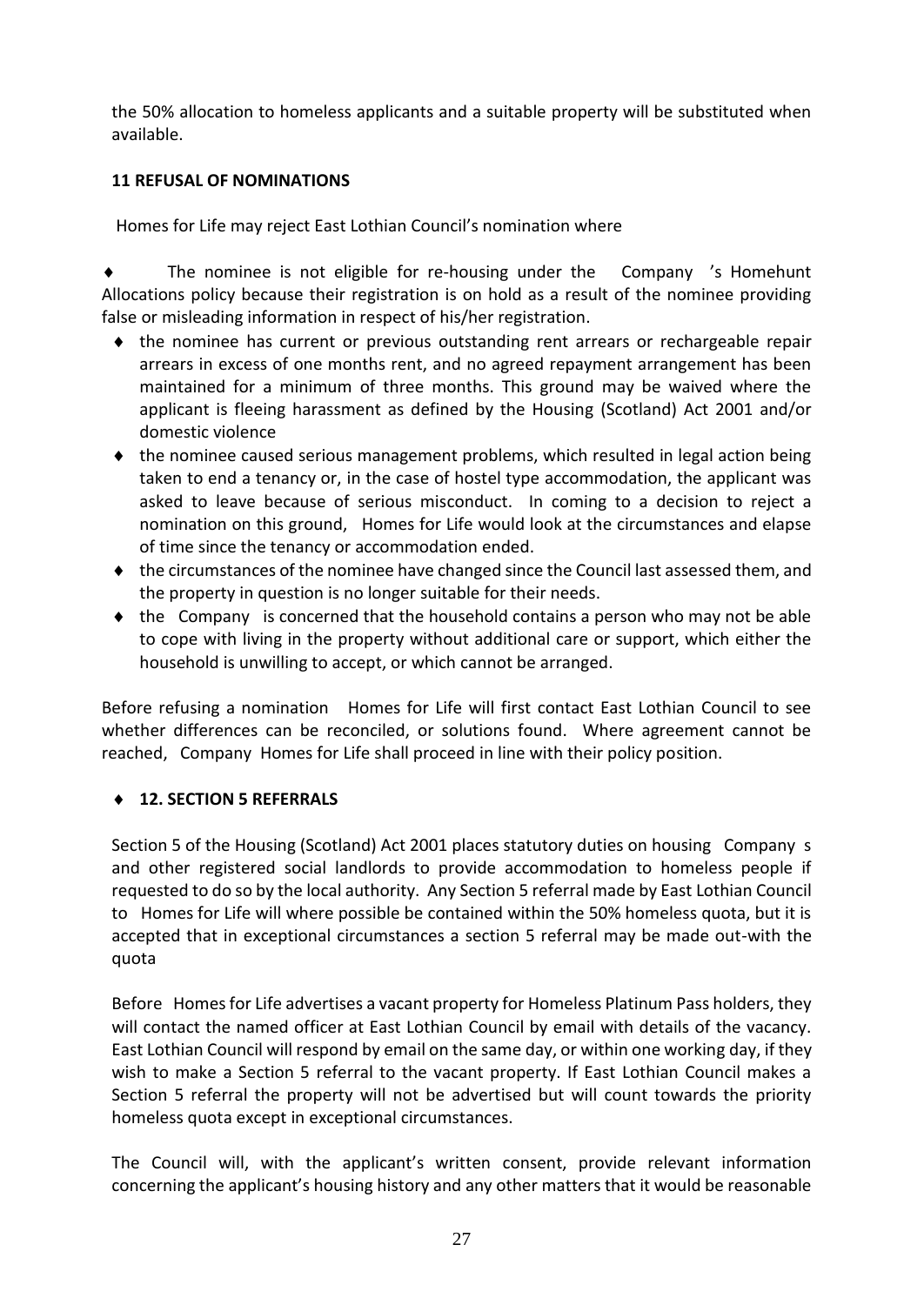for a prospective landlord to take into consideration, particularly any specific requirements and/or support needs. Where the applicant has not granted permission for such information to be provided, Homes for Life will be informed of the refusal.

The Council will also provide any other information of which Homes for Life should be aware in an attempt to ensure that the tenancy can be sustained and any potential issues relating to the health and welfare of the applicant or existing residents can be taken into consideration and properly assessed.

It is agreed that both parties can enter into informal discussion concerning an individual household/person prior to the initiation of the formal referral process. Such discussion will not bind the Council to agreeing to any refusal by Homes for Life to comply with any subsequent formal request for accommodation for the household concerned.

East Lothian Council will make a formal referral by email using the Section 5 Referral Form **(appendix 1)**.

The Company will confirm receipt of the request within one working day.

Prior to formally responding, Homes for Life will notify the Council of any reason for not wishing to comply that was not apparent from earlier discussions and/or falls out-with those specified in the guidance to the legislation. It will be for the Council to decide whether or not to proceed with the request to re-house.

The Company will give its formal response within 5 working days of receipt of the referral. Prior to responding, the Company may contact the Homelessness Officer for further information or to provide new information. Such information may result in extending the time for the Company to carry out its part of the procedure.

The Company 's response will be one of the following:

- Confirms that the household/person referred to the Company under Section 5 of the Housing (Scotland) Act 2001 is being allocated the stated property.
- Confirms that the Company is refusing the request, stating "good reason" not to comply.

If the Company refuses the referral stating "good reason" not to comply, the Company will specify its reasons for non-compliance. The Council will consider the Company 's response and reply within 5 working days. East Lothian Council may respond by

- ◆ Discussing the Company's response and reviewing it's request
- Withdrawing the request
- $\bullet$  Instigating the commencement of a period of ten working days within which the parties must either reach agreement or submit to arbitration.

If the Company makes an allocation to a Section 5 referral, the allocation will be treated the same as an allocation to a homeless applicant and East Lothian Council will be notified if the property is subsequently refused.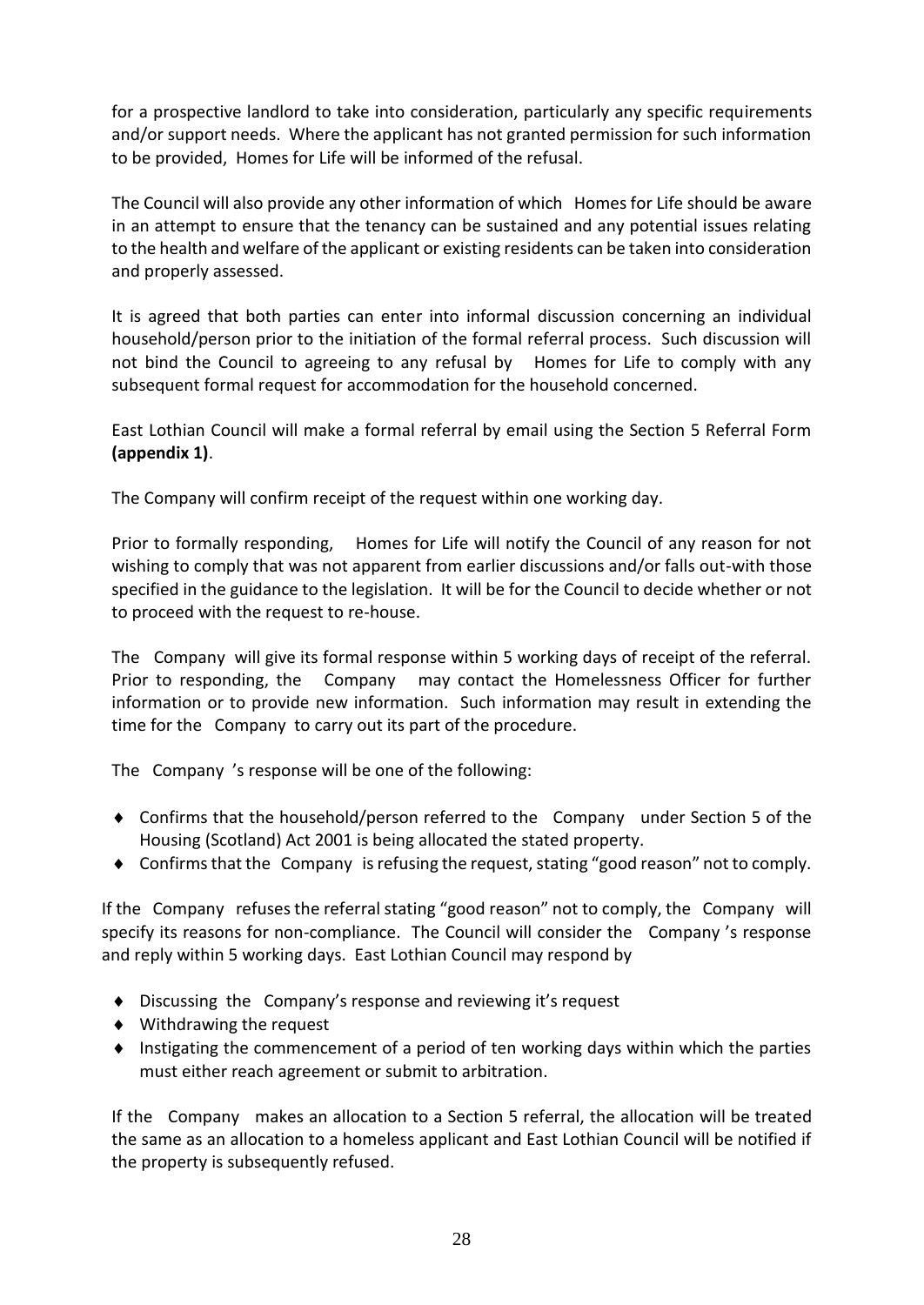# **13. REJECTION OF SECTION 5 REFERALS**

Homes for Life will reject East Lothian Council's section 5 referral where:

- the person concerned has current or previous outstanding rent arrears or rechargeable repair arrears in excess of one months rent, and no agreed repayment arrangement has been maintained for a minimum of three months. This ground may be waived where the applicant is fleeing harassment as defined by the Housing(Scotland) Act 2001 and/or domestic violence
- $\bullet$  the person concerned caused serious management problems, which resulted in legal action being taken or, in the case of hostel type accommodation, the applicant was asked to leave because of serious misconduct. In coming to a decision to reject a referral on this ground, Homes for Life would look at the circumstances and elapse of time since the tenancy or accommodation ended.
- $\bullet$  the circumstances of the person have changed since the Council last assessed them, and the property in question is no longer suitable for their needs.
- $\bullet$  the Company is concerned that the household contains a person who may not be able to cope with living in the property without additional care or support, which either the household is unwilling to accept, or which cannot be arranged.

In these cases the Company will first contact East Lothian Council to see whether differences can be reconciled, or solutions found. Where agreement cannot be reached, the arbitration process outlined in section 15 will be implemented.

# **14. REFUSAL OF AN OFFER BY A HOMELESS APPLICANT**

Homes for Life may offer available properties to homeless applicants who have either applied direct through Homehunt, been nominated by East Lothian Council or been referred by East Lothian Council under section 5 of the Housing (Scotland) Act 2001.

Under East Lothian Council policy, homeless applicants are entitled to one reasonable offer of accommodation. If a homeless applicant is offered a property by the Housing Company and refuses the offer, Homes for Life will advise the applicant to contact the Council and notify East Lothian Council of the refusal and the reasons by email or telephone on the day of the applicant's refusal.

In these circumstances, East Lothian Council's Homelessness Team will need to investigate and decide whether the re-housing duty towards the applicant has been discharged. The Company shall hold the property for the applicant until the Council has completed such investigations. East Lothian Council will normally notify The Company of the outcome within 2 working days.

# **15 DISPUTES AND ARBITRATION**

Both parties will, in the first instance, attempt to resolve any dispute arising from the operation of this agreement by informal discussion in order to avoid the need for arbitration. At the informal discussion stage, both parties will take cognisance of Scottish Executive